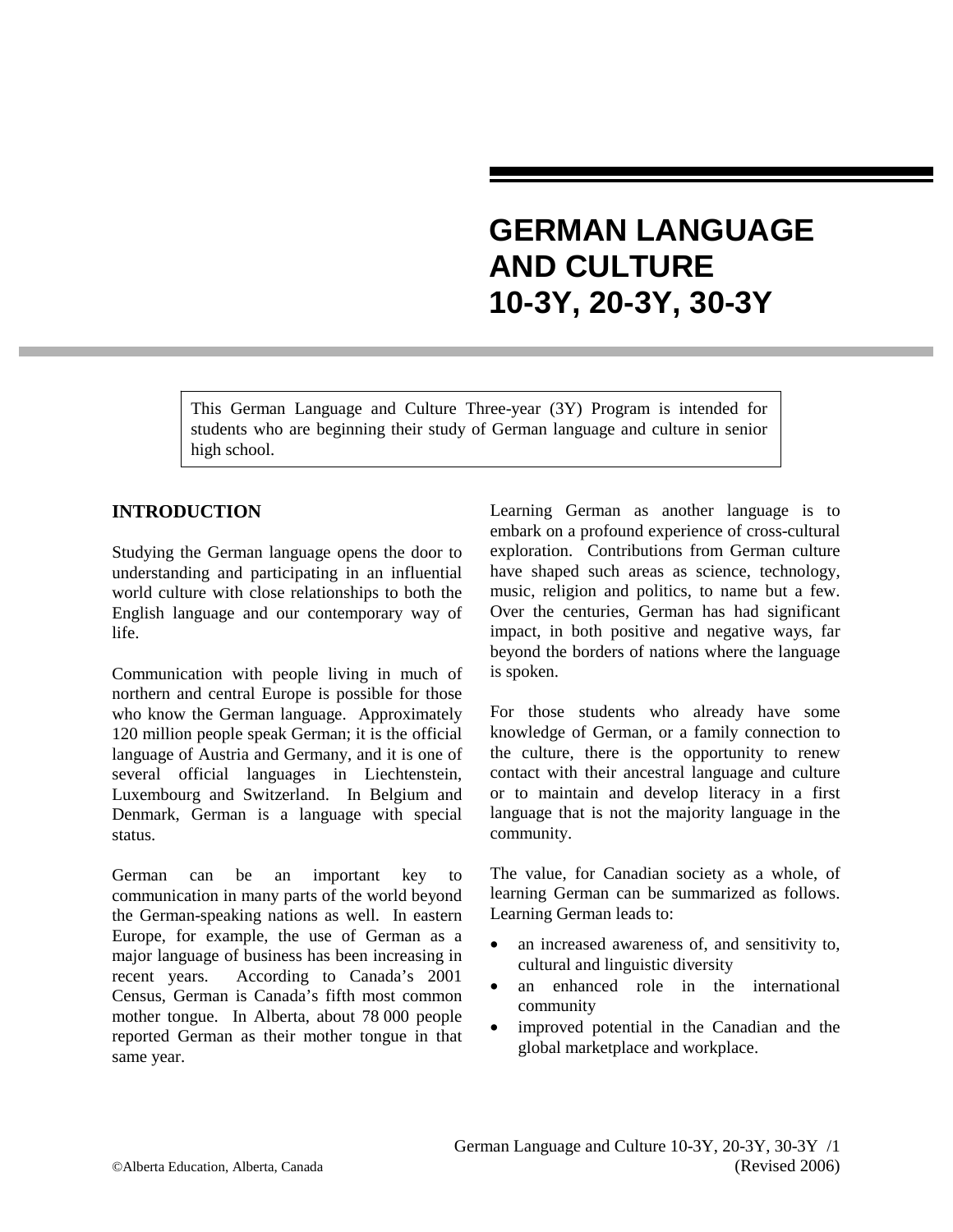There are also many personal reasons for learning German. Students who have no previous knowledge of the language can look forward to:

- more opportunity to communicate directly with German-speaking people and gain a deeper insight into their own culture and language
- a broader range of educational, career and leisure opportunities
- the opportunity to meet the entrance requirements of many post-secondary institutions in Alberta and across Canada.

Students receive additional, indirect benefits from learning German as another language, including:

- development of increased competence in their use of English or in other languages they may know
- enhanced cognitive functioning, particularly an increased ability to conceptualize and to think abstractly; more cognitive flexibility; and greater divergent thinking, creativity and metalinguistic competence.

## **ASSUMPTIONS**

The following statements are assumptions that have guided the development process of this program of studies.

- Language is communication.
- Language is culture.
- All students can be successful learners of language and culture, although they will learn in a variety of ways and acquire proficiency at varied rates.
- All languages can be taught and learned.
- Learning German as another language leads to enhanced learning in both the student's primary language and in related areas of cognitive development and knowledge acquisition. This is true of students who come to the class with some background knowledge of German and develop literacy skills in the language. It is also true for students who have no cultural or linguistic background in German and are studying German as a second language.

## **THE CONCEPTUAL MODEL**

The aim of this program of studies is the development of communicative competence in the German language.

## **Four Components**

For the purposes of this program of studies, communicative competence is represented by four interrelated and interdependent components.

**Applications** deal with what the students will be able to do with the language, the functions they will be able to perform and the contexts in which they will be able to operate.

**Language Competence** addresses the students' knowledge of the language and their ability to use that knowledge to interpret and produce meaningful texts appropriate to the situations in which they are used.

**Global Citizenship** aims to develop intercultural competence, with a particular focus on cultures associated with German.

**Strategies** help students learn and communicate more effectively and more efficiently.

Each of these components is described more fully at the beginning of the corresponding section of this program of studies.

## **Modes of Communication**

Because of the focus on using language to communicate in specific contexts, with a particular purpose or task in mind, three modes of communication are used to organize some of the specific outcomes.

**Interaction** is most often direct, face-to-face oral communication, but it can take the form of written communication between individuals, using a medium such as e-mail where the exchange of information is fairly immediate. It is characterized principally by the opportunity to actively negotiate meaning; that is, helping others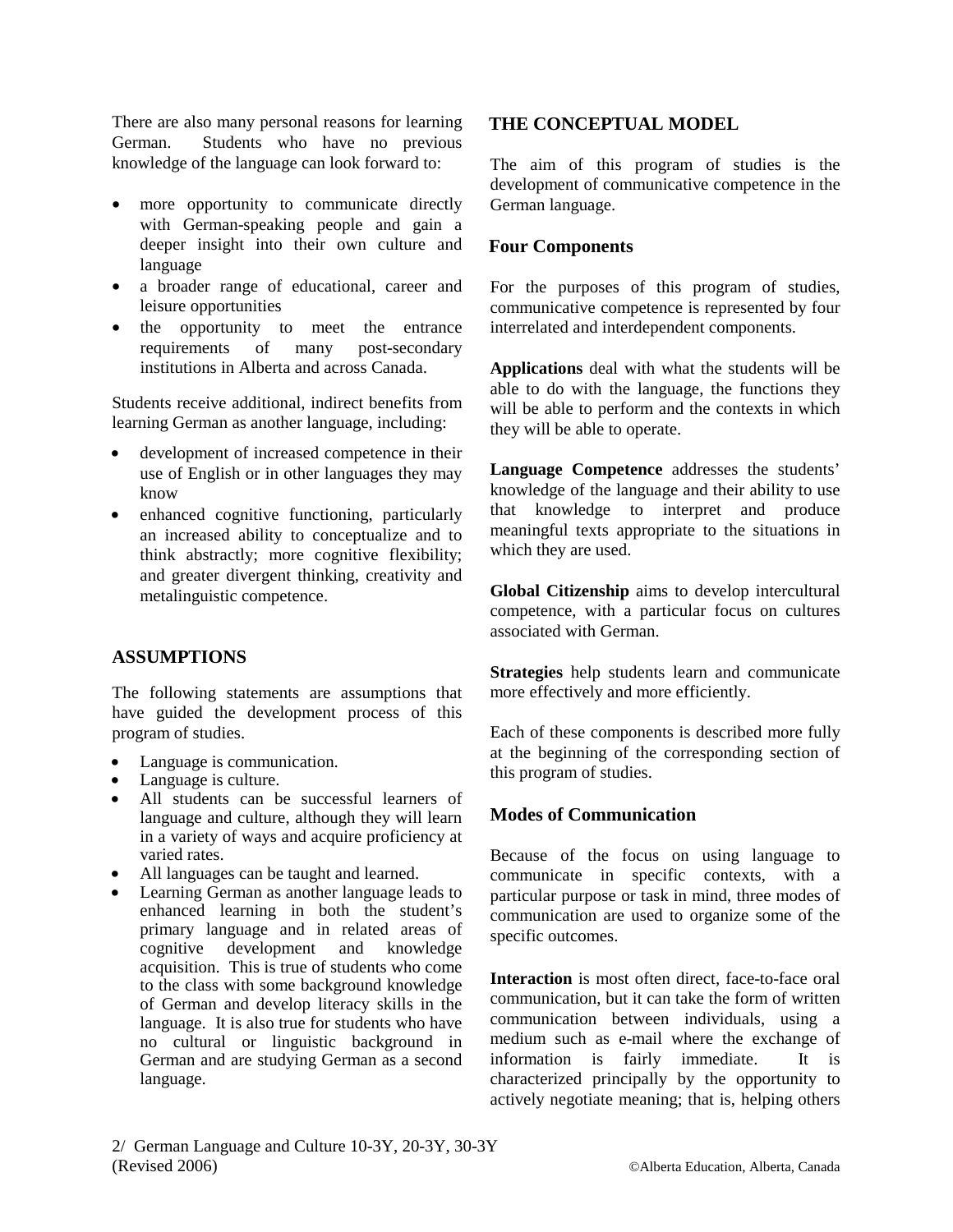understand and working to understand others. Interactive communication generally requires more speed but less accuracy than the other two modes.

**Interpretation** is receptive communication of oral and written messages in contexts where the listener or reader is not in direct contact with the creator of the message. While there is no opportunity to ask for clarification, there is sometimes the possibility of rereading or listening again, consulting references, or making the meaning clearer in other ways. Reading and listening will sometimes involve **viewing** and interpreting visual elements, such as illustrations in books or moving images in television and film. Interpretation goes beyond a literal comprehension to include an understanding of some of the unspoken or unwritten meaning intended by the speaker or author.

**Production** is communication of oral and written messages in contexts where the audience is not in personal contact with the speaker or writer, or in situations of one-to-many communication; e.g., a lecture or a performance where there is no opportunity for the listener to interact with the speaker. Oral and written presentations will sometimes be enhanced by **representing** the meaning visually, using pictures, diagrams, models, drama techniques or other nonverbal forms of communication. Greater knowledge of the language and culture is required to ensure that<br>communication is successful, since the communication is successful, since the participants cannot directly negotiate meaning.

#### **A Spiral Progression**

Language learning is integrative, not merely cumulative. Each new element that is added must be integrated into the whole of what has gone before. The model that best represents the students' language learning progress is an expanding spiral. Their progression is not only vertical (e.g., increased proficiency) but also horizontal (e.g., broader range of applications and experience with more vocabulary, text forms, contexts and so on). The spiral also represents how language learning activities are best structured. Particular lexical fields, learning

strategies or language functions, for example, are revisited at different points in the program, but from a different perspective, in broader contexts or at a slightly higher level of proficiency each time. Learning is reinforced, extended and broadened with each successive pass.



## **ORGANIZATION OF THE PROGRAM OF STUDIES**

#### **General Outcomes**

General outcomes are broad statements identifying the knowledge, skills and attitudes that students are expected to achieve in the course of their language learning experience. The four general outcomes serve as the foundation for this program of studies and are based on the conceptual model outlined above.

#### **Applications [A]**

Students will use German in a variety of **situations** and for a variety of **purposes**.

#### **Language Competence [LC]**

Students will understand and produce German **effectively** and **competently** in spoken and written forms.

#### **Global Citizenship [GC]**

Students will acquire the knowledge, skills and attitudes to be effective **global citizens**, through the exploration of the cultures of the German-speaking world.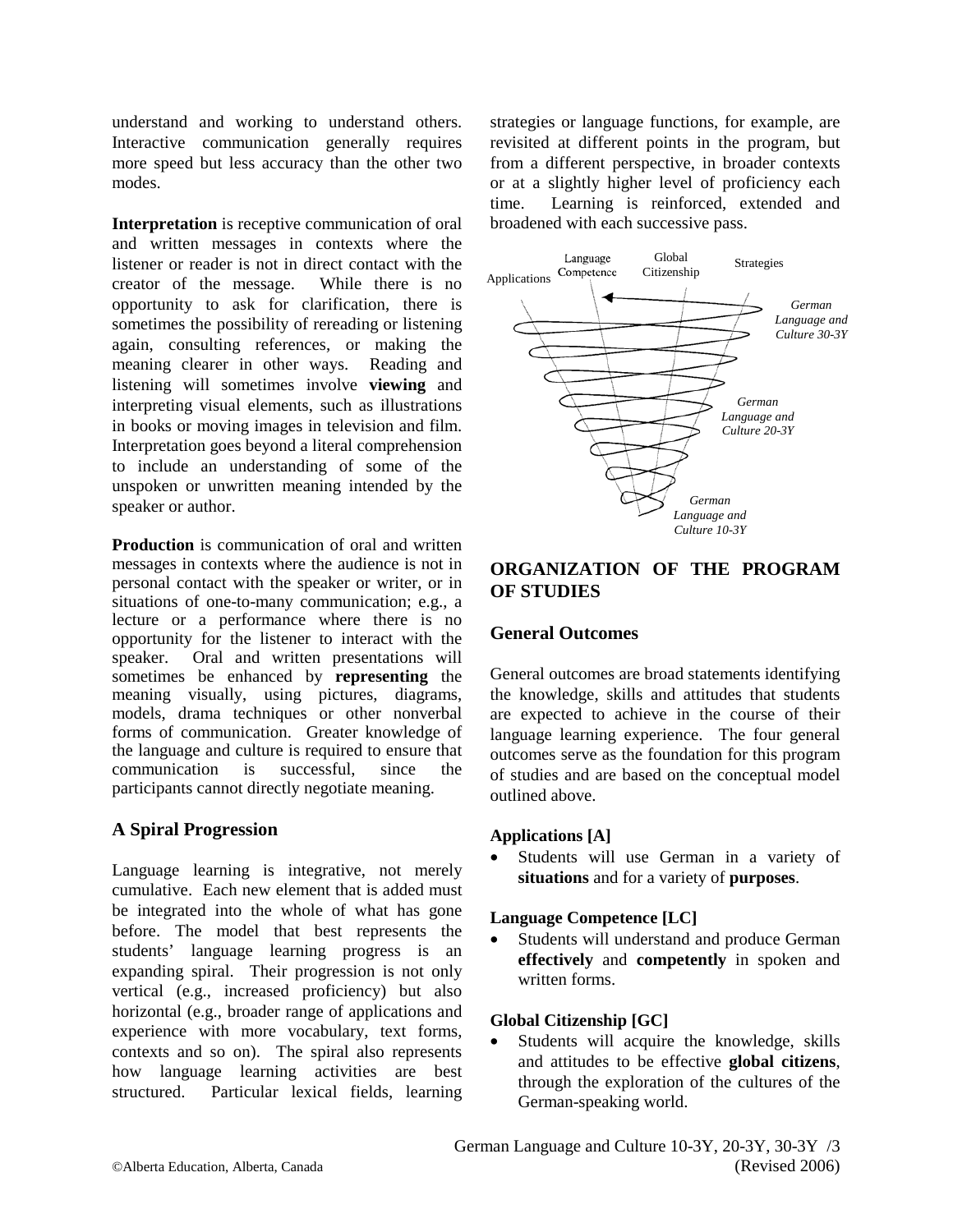#### **Strategies [S]**

• Students will know and use various strategies to maximize the **effectiveness** of learning and communication.

The order in which the general outcomes are presented in the program of studies does not represent a sequential order, nor does it indicate the relative importance of each component. The general outcomes are to be implemented in an integrated manner.

#### **Specific Outcomes**

Each general outcome is further broken down into specific outcomes that students are to achieve by the end of each course. The specific outcomes are interrelated and interdependent. In most classroom activities, a number of learning outcomes will be dealt with in an integrated manner.

The specific outcomes are categorized under cluster headings, which show the scope of each of the four general outcomes. These headings are shown in the table on the following page.

The specific outcomes are further categorized by strands, which show the developmental flow of learning from the beginning to the end of the program. However, an outcome for a particular course will not be dealt with only in that particular year of the program. The spiral progression that is part of the conceptual model means that activities in the years preceding will prepare the ground for acquisition and in the years following will broaden applications.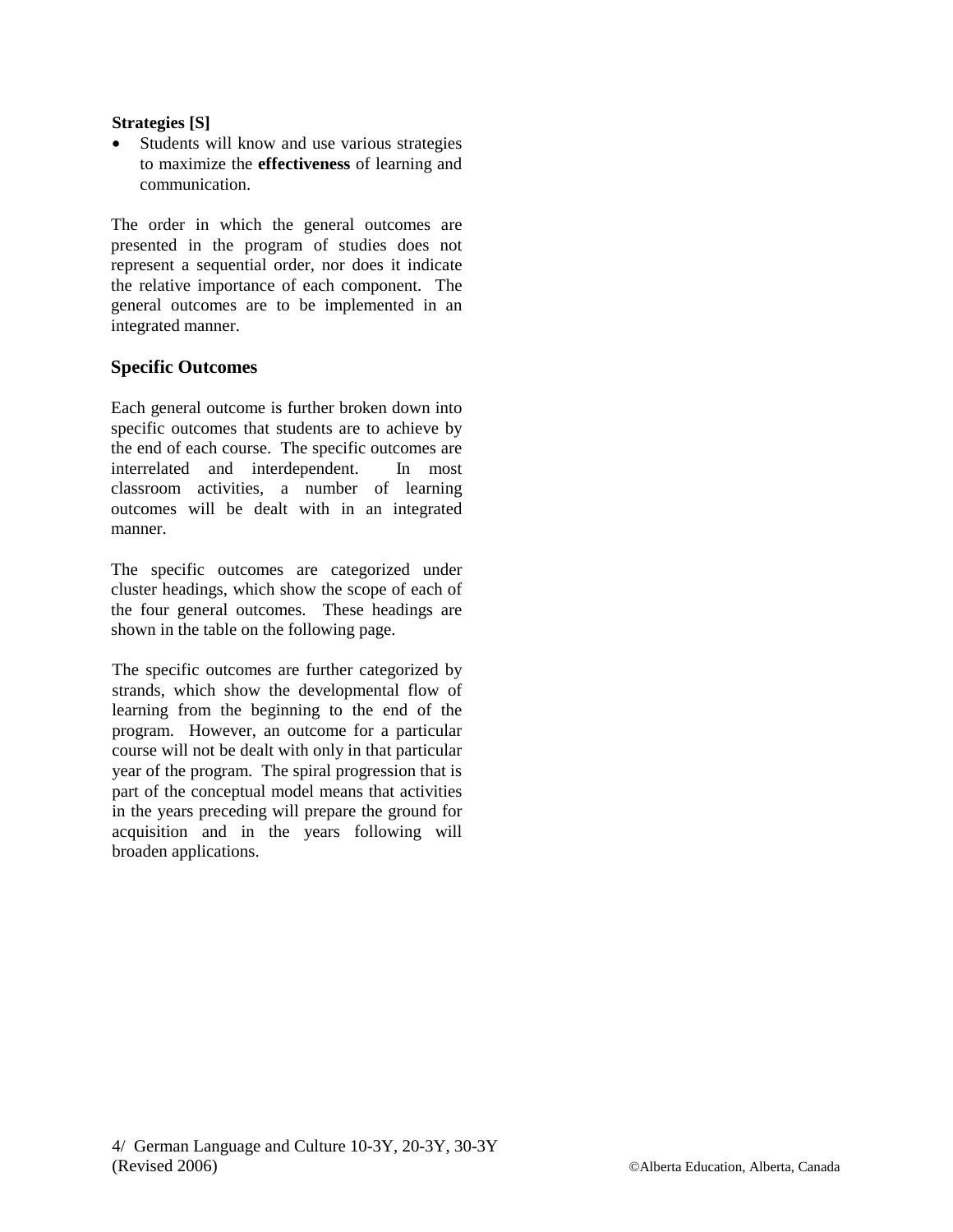## **General Outcomes**

| <b>Applications</b>                                                                                                                                                                                                                                                                                                                                                                              | <b>Language Competence</b>                                                                                                                                                                                                                                                                                                                                                                                    |
|--------------------------------------------------------------------------------------------------------------------------------------------------------------------------------------------------------------------------------------------------------------------------------------------------------------------------------------------------------------------------------------------------|---------------------------------------------------------------------------------------------------------------------------------------------------------------------------------------------------------------------------------------------------------------------------------------------------------------------------------------------------------------------------------------------------------------|
|                                                                                                                                                                                                                                                                                                                                                                                                  |                                                                                                                                                                                                                                                                                                                                                                                                               |
| Students will use German in a variety of<br>situations and for a variety of purposes.<br>to receive and impart information<br>A–1<br>A-2 to express emotions and personal<br>perspectives<br>$A-3$ to get things done<br>A-4 to form, maintain and change interpersonal<br>relationships<br>A-5 to extend their knowledge of the world<br>A-6 for imaginative purposes and personal<br>enjoyment | Students will understand and produce German<br>effectively and competently in spoken and<br>written forms.<br>LC-1 interpret and produce oral texts<br>LC-2 interpret and produce written texts,<br>graphics and images<br>$LC-3$ attend to form<br>LC-4 apply knowledge of how discourse is<br>organized, structured and sequenced in<br>German<br>$LC-5$<br>apply knowledge of the sociocultural<br>context |
| <b>Global Citizenship</b>                                                                                                                                                                                                                                                                                                                                                                        | <b>Strategies</b>                                                                                                                                                                                                                                                                                                                                                                                             |
| Students will acquire the knowledge, skills and<br>attitudes to be effective global citizens, through<br>the exploration of the cultures of the German-<br>speaking world.<br>GC-1 historical and contemporary elements of<br>the cultures of German-speaking peoples<br>affirming and valuing diversity<br>$GC-2$<br>$GC-3$<br>personal and career opportunities                                | Students will know and use various strategies to<br>maximize the effectiveness of learning and<br>communication.<br>$S-1$<br>language learning<br>$S-2$<br>language use<br>general learning<br>$S-3$                                                                                                                                                                                                          |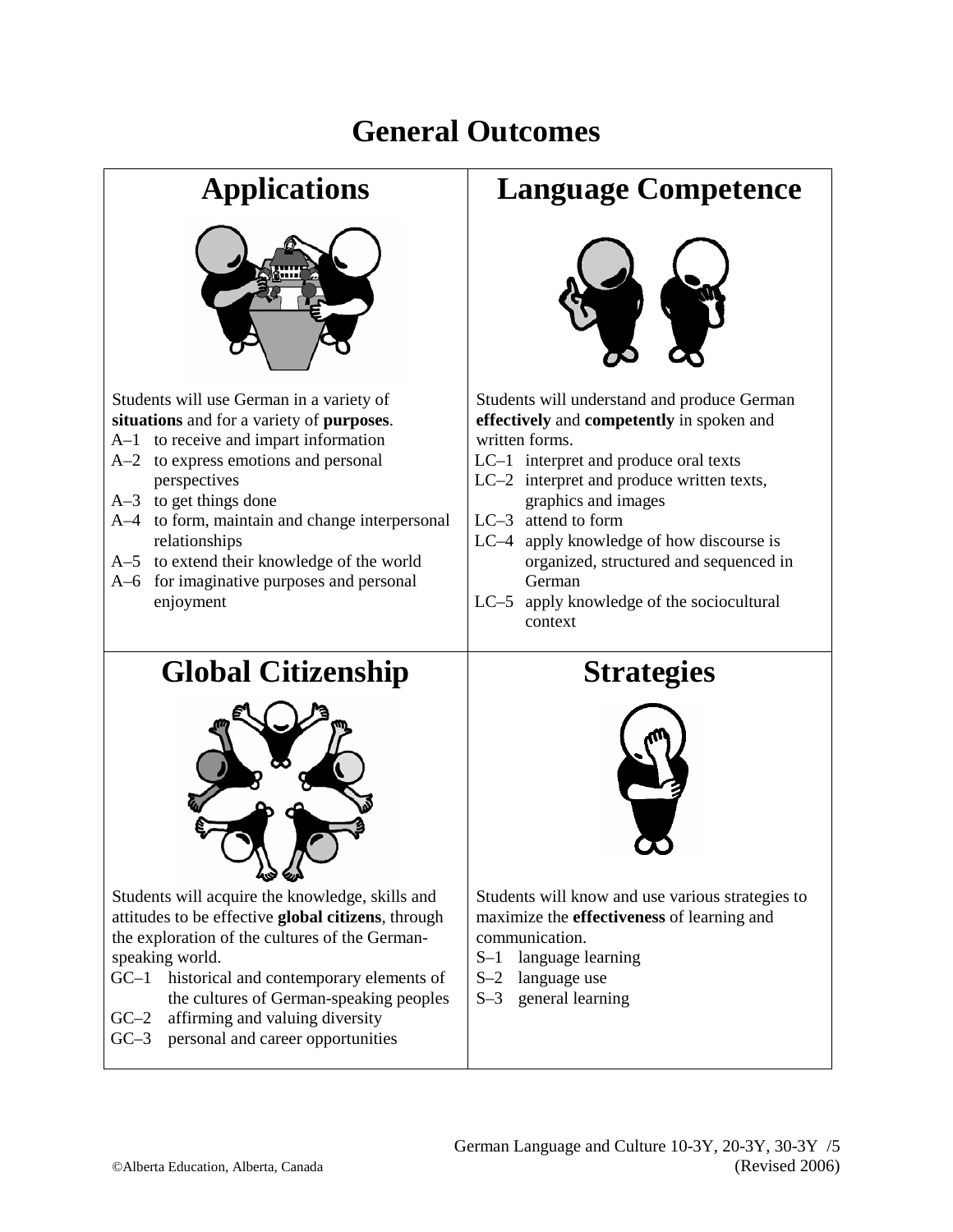## **Guide to Reading the Program of Studies**

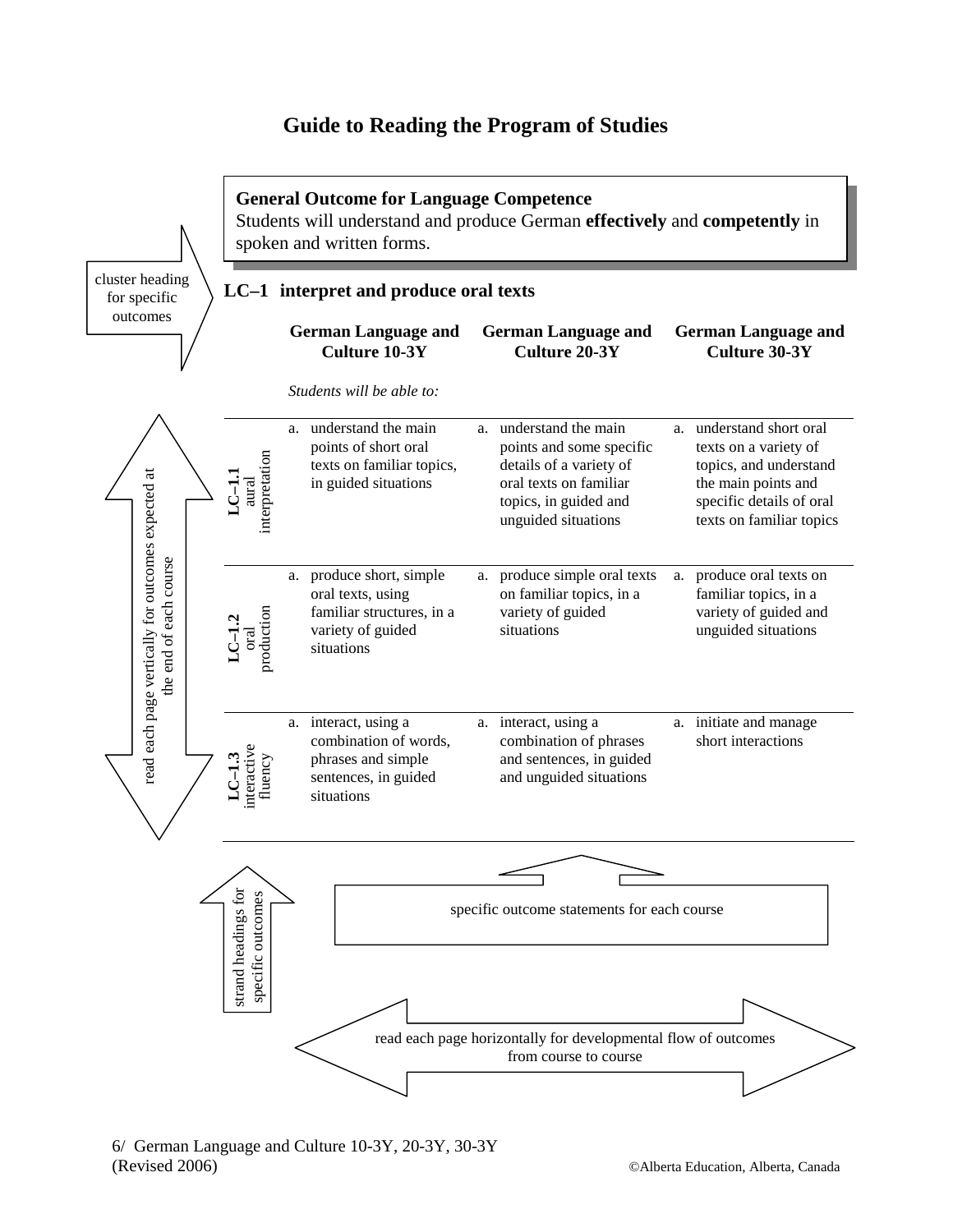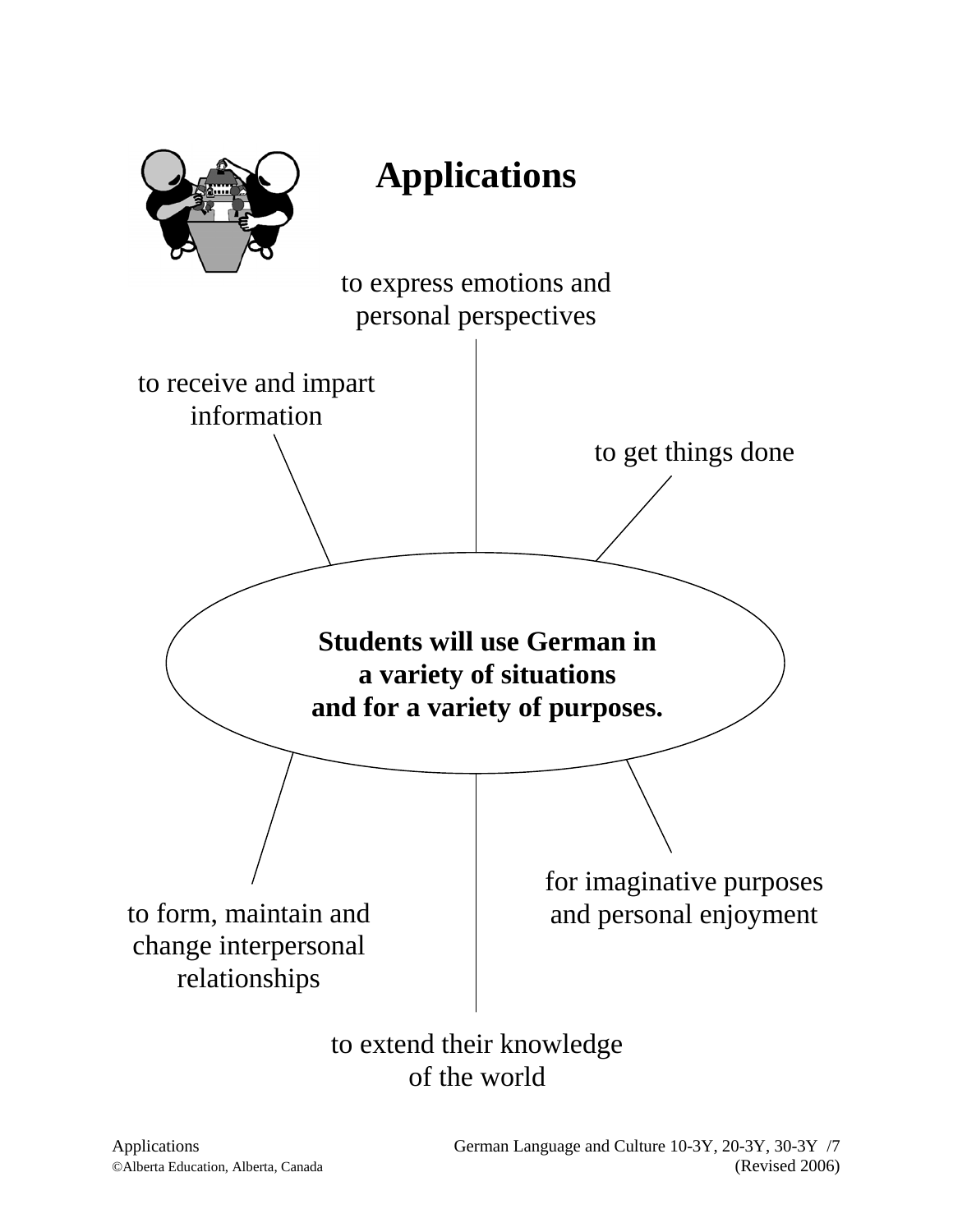#### **APPLICATIONS**

The specific outcomes under the heading Applications deal with **what** the students will be able to do with the German language; that is, the **functions** they will be able to perform and the **contexts** in which they will be able to operate.

The functions are grouped under six cluster headings—see the illustration on the preceding page. Under each of these headings there are one or more strands that show the developmental flow of learning from course to course. Each strand, identified by a strand heading at the left end of a row, deals with a specific language function; e.g., share factual information. Students at any grade/course level will be able to share factual information. Beginning learners will do this in very simple ways. As students gain more knowledge and experience, they will broaden the range of subjects they can deal with, they will learn to share information in writing as well as orally, and they will be able to handle formal and informal situations.

Different models of communicative competence have organized language functions in a variety of ways. The organizational structure chosen here reflects the needs and interests of students in a classroom where activities are focused on meaning and are interactive. For example, the strand entitled "manage group actions" has been included to ensure that students acquire the German language skills necessary to function independently in small groups, since this is an effective way of organizing second language classrooms. The strands under the cluster heading "to extend their knowledge of the world" will accommodate a content-based approach to language learning where students learn content from another subject area as they learn the German language.

The level of linguistic, sociolinguistic and discourse competence that students will exhibit when carrying out the functions is defined in the specific outcomes for Language Competence for each course. To know how well students will be able to perform the specific function, the Applications outcomes must be read in conjunction with the Language Competence outcomes.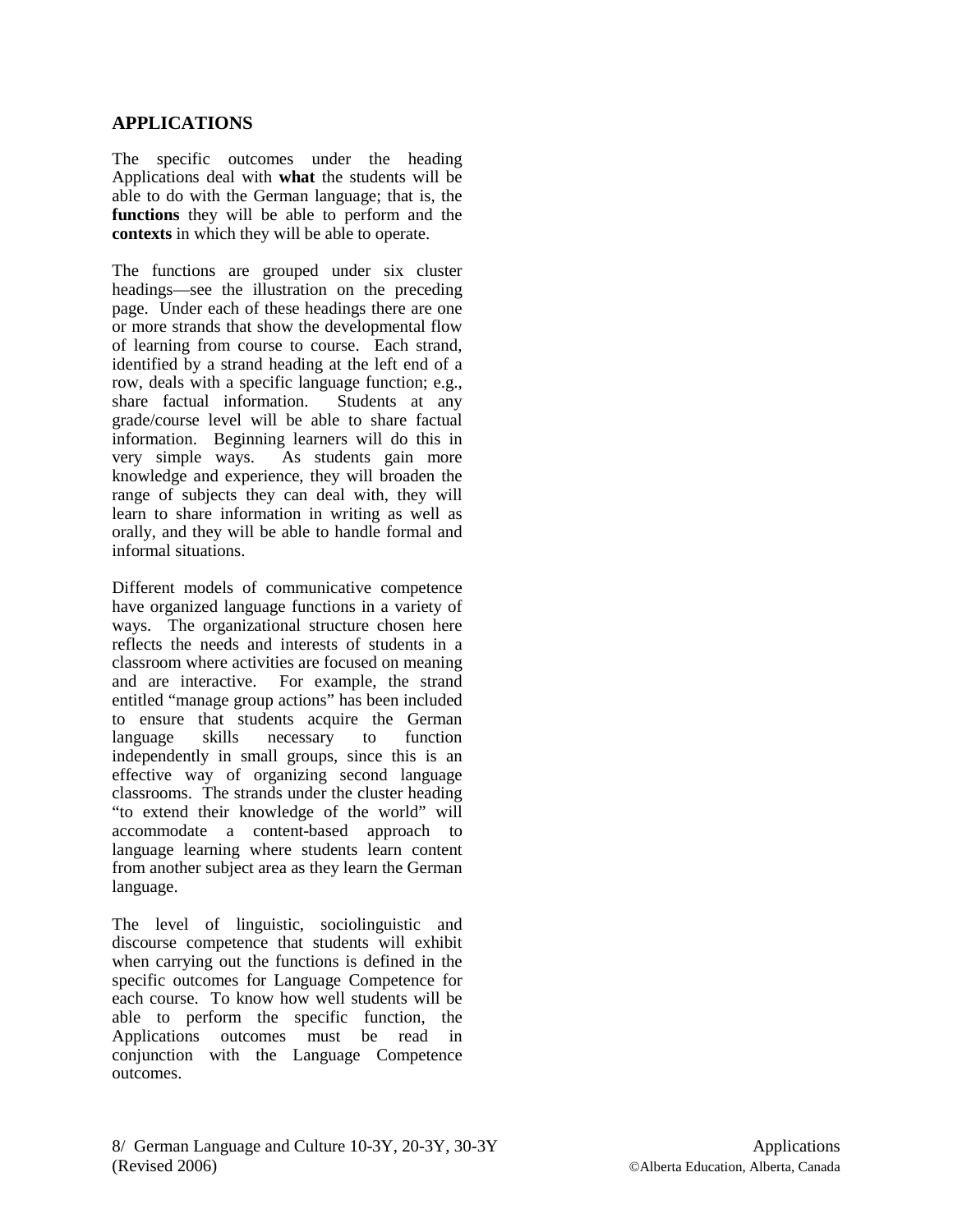Students will use German in a variety of **situations** and for a variety of **purposes**.

## **A–1 to receive and impart information**

|                                       | <b>German Language and</b><br><b>Culture 10-3Y</b> | <b>German Language and</b><br>Culture 20-3Y                             |         | <b>German Language and</b><br>Culture 30-3Y                                            |
|---------------------------------------|----------------------------------------------------|-------------------------------------------------------------------------|---------|----------------------------------------------------------------------------------------|
|                                       | Students will be able to:                          |                                                                         |         |                                                                                        |
|                                       | a. understand and respond to<br>simple questions   | a. seek out and provide<br>information on a range of<br>familiar topics |         | a. recount events that took<br>place in the past                                       |
| A-L.1<br>share factual<br>information | b. identify people, places and<br>specific things  | b. describe several aspects of<br>people, places and things             | $h_{-}$ | understand and use<br>definitions, comparisons and<br>examples                         |
|                                       | c. ask for and provide basic<br>information        | c. describe series or sequences<br>of events or actions                 |         | c. provide information on<br>several aspects of a topic;<br>e.g., give a simple report |

## **A–2 to express emotions and personal perspectives**

#### *Students will be able to:*

| thoughts,<br>sferences<br>ideas,<br>opinions<br>share | b. | a. express a personal response<br>and simple preferences<br>ask about and identify<br>favourite people, places,<br>things and activities           | b. | a. express a personal response<br>to a variety of situations<br>inquire about and express<br>preferences, and give simple<br>reasons for preferences<br>c. record and share thoughts<br>and ideas with others | a. | express, support and discuss<br>opinions<br>b. inquire about and express<br>probability and certainty;<br>e.g., vielleicht,<br>wahrscheinlich, bestimmt |
|-------------------------------------------------------|----|----------------------------------------------------------------------------------------------------------------------------------------------------|----|---------------------------------------------------------------------------------------------------------------------------------------------------------------------------------------------------------------|----|---------------------------------------------------------------------------------------------------------------------------------------------------------|
| share emotions,<br>öй<br>feelin                       | a. | identify and use expressions<br>for a variety of emotions and<br>feelings; e.g., ask and<br>respond to questions about<br>well-being (Wie geht's?) | a. | inquire about, express and<br>respond to emotions and<br>feelings in a variety of<br>familiar contexts; e.g., Es tut<br>mir leid. Das ist ja schön                                                            |    | a. discuss and compare how<br>people express emotions and<br>feelings in a variety of<br>situations                                                     |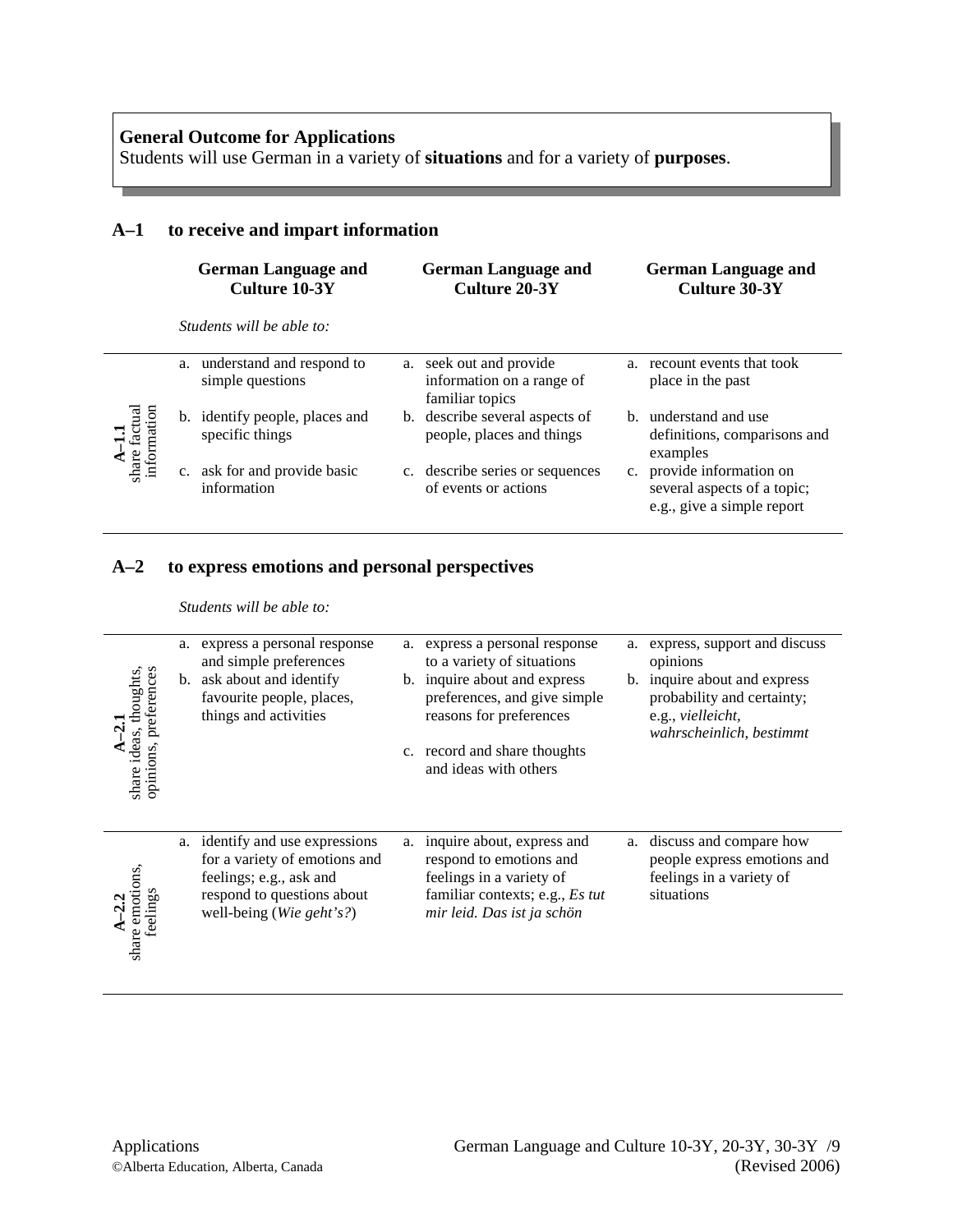Students will use German in a variety of **situations** and for a variety of **purposes**.

## **A–3 to get things done**

|                            | <b>German Language and</b><br><b>Culture 10-3Y</b>                                                                                                                    | <b>German Language and</b><br><b>Culture 20-3Y</b>                                                                                                                                                   | <b>German Language and</b><br>Culture 30-3Y                                                                                                  |
|----------------------------|-----------------------------------------------------------------------------------------------------------------------------------------------------------------------|------------------------------------------------------------------------------------------------------------------------------------------------------------------------------------------------------|----------------------------------------------------------------------------------------------------------------------------------------------|
|                            | Students will be able to:                                                                                                                                             |                                                                                                                                                                                                      |                                                                                                                                              |
| guide actions<br>of others | a. ask for permission, and make<br>a variety of simple requests<br>b. give and respond to simple<br>oral instructions or<br>commands<br>c. suggest a course of action | a. give a simple set of<br>instructions<br>b. suggest a course of action in<br>a variety of situations                                                                                               | a. give and respond to advice<br>and warning<br>b. lodge a complaint                                                                         |
| state personal<br>actions  | a. express a wish or a desire to<br>do something<br>b. express ability or inability to<br>do something<br>c. state personal actions in the<br>present                 | state personal actions in the<br>a.<br>past, present or future<br>b. accept or decline an offer or<br>invitation                                                                                     | a. express intention<br>b. make a promise in a variety<br>of situations<br>c. accept or decline an offer or<br>invitation, with explanations |
| group actions<br>manage    | a. express and manage turn<br>taking<br>b. encourage other group<br>members to act appropriately<br>c. ask for help or clarification<br>of what is being said or done | a. negotiate in a simple way<br>with peers in small-group<br>tasks<br>b. encourage other group<br>members to participate<br>c. assume a variety of roles and<br>responsibilities as group<br>members | a. express appreciation, support<br>and respect for contributions<br>of others<br>b. express disagreement in an<br>appropriate way           |

## **A–4 to form, maintain and change interpersonal relationships**

*Students will be able to:* 

| a. give and respond to<br>a. exchange greetings and<br>make and respond to requests<br>a.<br>for personal information<br>compliments<br>farewells<br>personal<br>mships<br>b. justify and explain own<br>b. apologize and refuse politely<br>b. address a new acquaintance,<br>and introduce themselves<br>actions<br>c. exchange some basic<br>c. initiate relationships<br>c. offer and respond to |  |
|------------------------------------------------------------------------------------------------------------------------------------------------------------------------------------------------------------------------------------------------------------------------------------------------------------------------------------------------------------------------------------------------------|--|
|                                                                                                                                                                                                                                                                                                                                                                                                      |  |
|                                                                                                                                                                                                                                                                                                                                                                                                      |  |
| manage po<br>relation:<br>personal information<br>congratulations<br>d. express regret<br>e. initiate and participate in<br>casual exchanges with others                                                                                                                                                                                                                                             |  |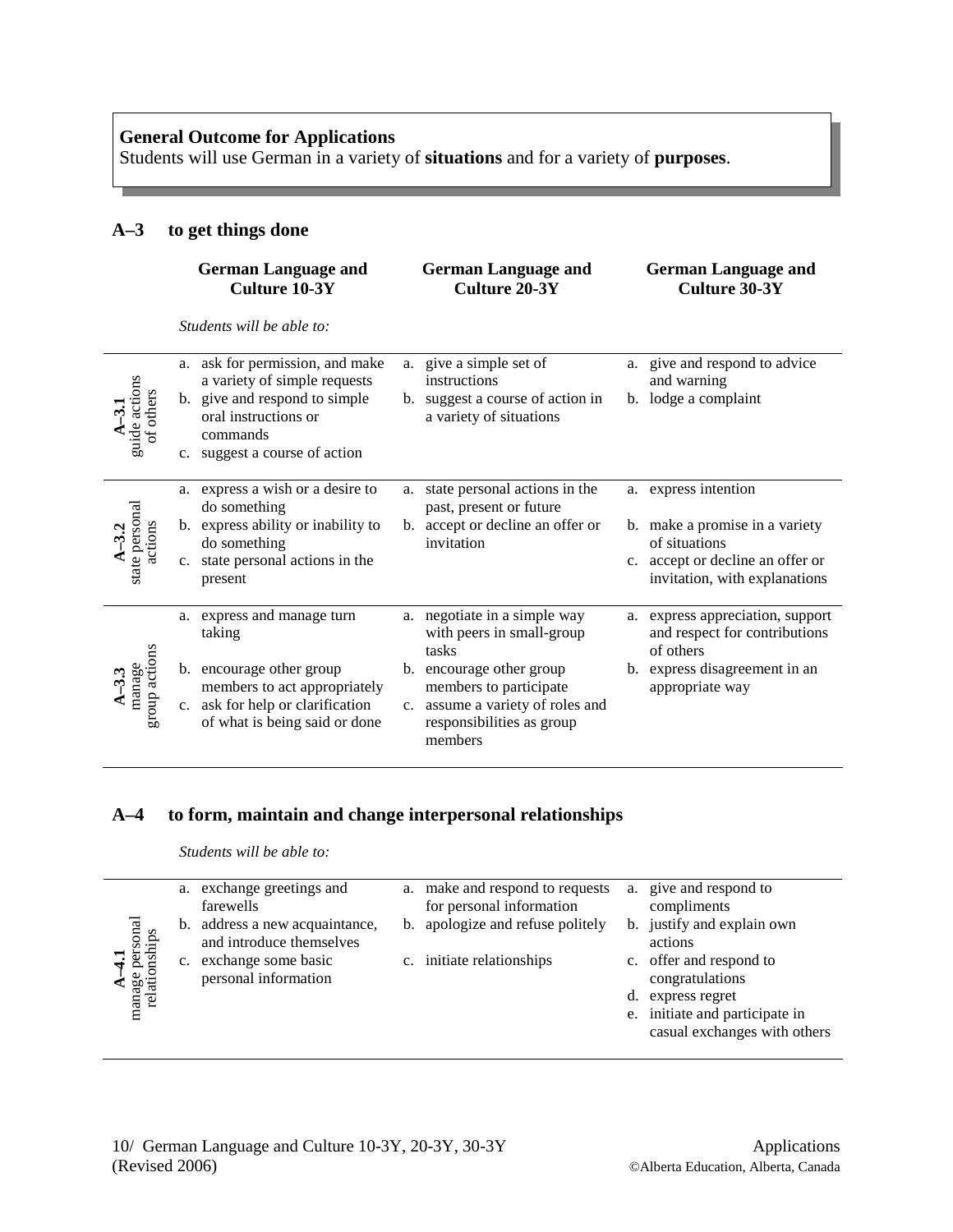Students will use German in a variety of **situations** and for a variety of **purposes**.

## **A–5 to extend their knowledge of the world**

|                                               | <b>German Language and</b><br><b>Culture 10-3Y</b>                                                                                                                           | <b>German Language and</b><br><b>Culture 20-3Y</b>                                                                 | <b>German Language and</b><br>Culture 30-3Y                                                                                             |
|-----------------------------------------------|------------------------------------------------------------------------------------------------------------------------------------------------------------------------------|--------------------------------------------------------------------------------------------------------------------|-----------------------------------------------------------------------------------------------------------------------------------------|
|                                               | Students will be able to:                                                                                                                                                    |                                                                                                                    |                                                                                                                                         |
| discover and<br>explore<br>$A - 5.1$          | a. ask questions to gain<br>knowledge and clarify<br>understanding, and seek<br>information<br>b. investigate the immediate<br>environment                                   | a. explore and express meaning<br>in a variety of ways; e.g.,<br>drawing a diagram, making a<br>model, rephrasing  | explore connections among<br>a.<br>and gain new insights into<br>familiar topics                                                        |
| $A-5.2$<br>gather and organize<br>information | gather, organize, categorize<br>a.<br>and record simple<br>information using a variety<br>of resources; e.g., print,<br>audio, visual, multimedia,<br>human                  | a. compose questions to guide<br>research, and gather<br>information using a prepared<br>format; e.g., interview   | a. organize and manipulate<br>information; e.g., transform<br>information from texts into<br>other forms, such as tables or<br>diagrams |
| $A-5.3$<br>explore opinions<br>and values     | a. respond to the preferences,<br>opinions, ideas and products<br>of others<br>b. recognize differences of<br>opinion<br>c. make connections between<br>behaviour and values | a. compare personal views and<br>opinions with those of others<br>b. examine differing<br>perspectives on an issue | a. express positions on an issue,<br>and provide supporting<br>reasons<br>b. explore how values influence<br>behaviour                  |
| solve problems                                | a. recognize a problem, and<br>choose between given<br>alternative solutions                                                                                                 | a. identify a problem, and<br>generate and evaluate<br>alternative solutions to the<br>problem                     | a. describe and analyze a<br>problem, and use information<br>collected from various<br>sources to solve the problem                     |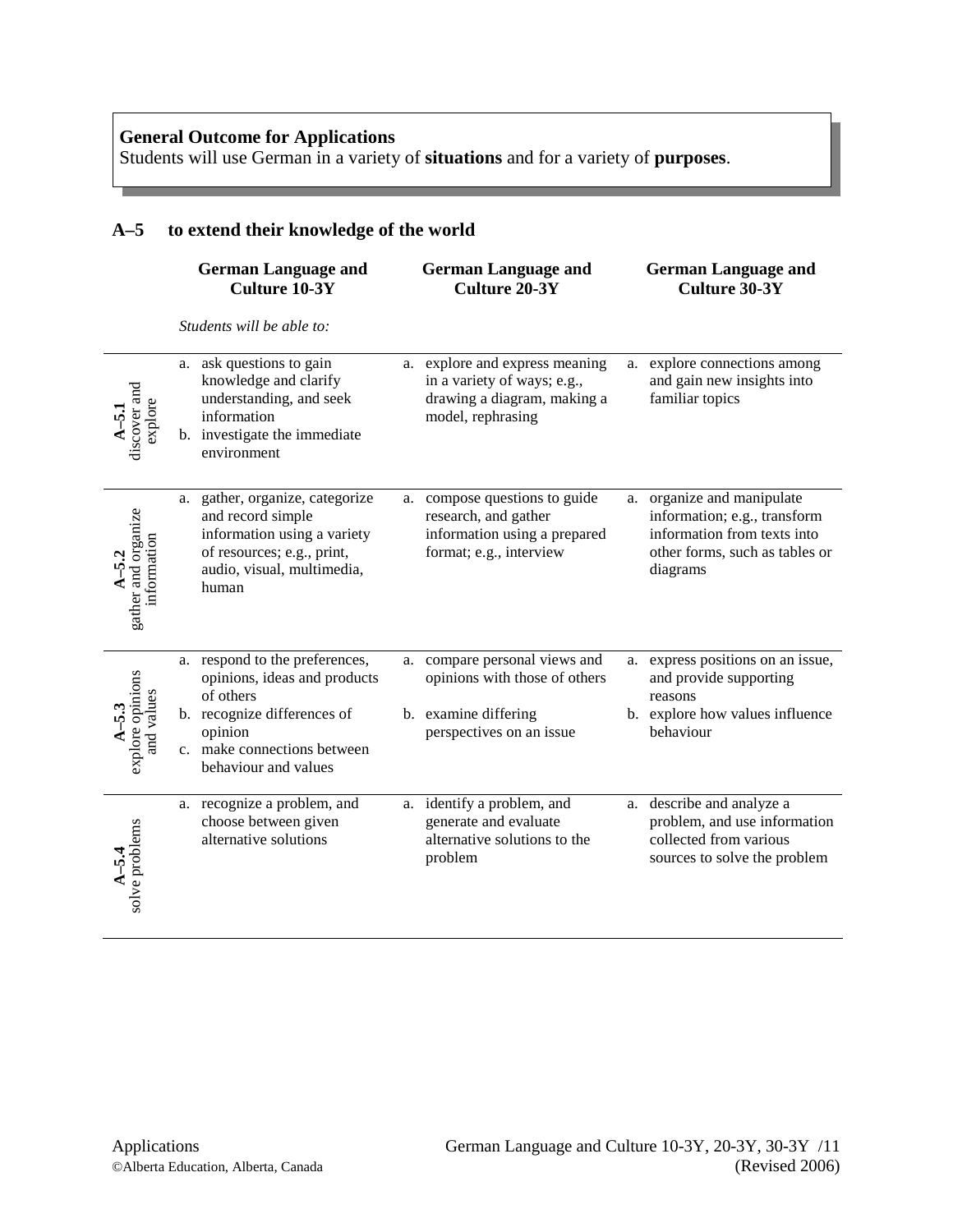$\frac{1}{2}$ 

Students will use German in a variety of **situations** and for a variety of **purposes**.

## **A–6 for imaginative purposes and personal enjoyment**

|                                             |    | <b>German Language and</b><br><b>Culture 10-3Y</b>                                                   |    | <b>German Language and</b><br><b>Culture 20-3Y</b>                                                  |    | <b>German Language and</b><br>Culture 30-3Y                                                                             |
|---------------------------------------------|----|------------------------------------------------------------------------------------------------------|----|-----------------------------------------------------------------------------------------------------|----|-------------------------------------------------------------------------------------------------------------------------|
|                                             |    | Students will be able to:                                                                            |    |                                                                                                     |    |                                                                                                                         |
| $A-6.1$<br>humour/fun                       |    | a. use German for fun; e.g.,<br>rhymes, songs, games,<br>poems, riddles                              |    | a. use German for fun and to<br>interpret humour; e.g.,<br>cartoons, stories                        |    | a. use German for fun and to<br>interpret and express<br>humour; e.g., video clips,<br>jokes                            |
| creative/aesthetic<br>purposes<br>$A - 6.2$ | a. | use German creatively; e.g.,<br>comic strip captions,<br>concrete and/or acrostic<br>poetry, stories | a. | use German creatively; e.g.,<br>write poems based on simple,<br>repetitive and modelled<br>language | a. | use German creatively; e.g.,<br>experiment with the sounds<br>and rhythms of German,<br>create a story, poem or rap     |
| personal<br>enjoyment<br>$A-6.3$            |    | a. use German for personal<br>enjoyment; e.g., make a<br>collection of pictures, listen<br>to songs  |    | a. use German for personal<br>enjoyment; e.g.,<br>communicate with German<br>speakers               |    | a. use German for personal<br>enjoyment; e.g., watch video<br>clips, films and television<br>programs, use the Internet |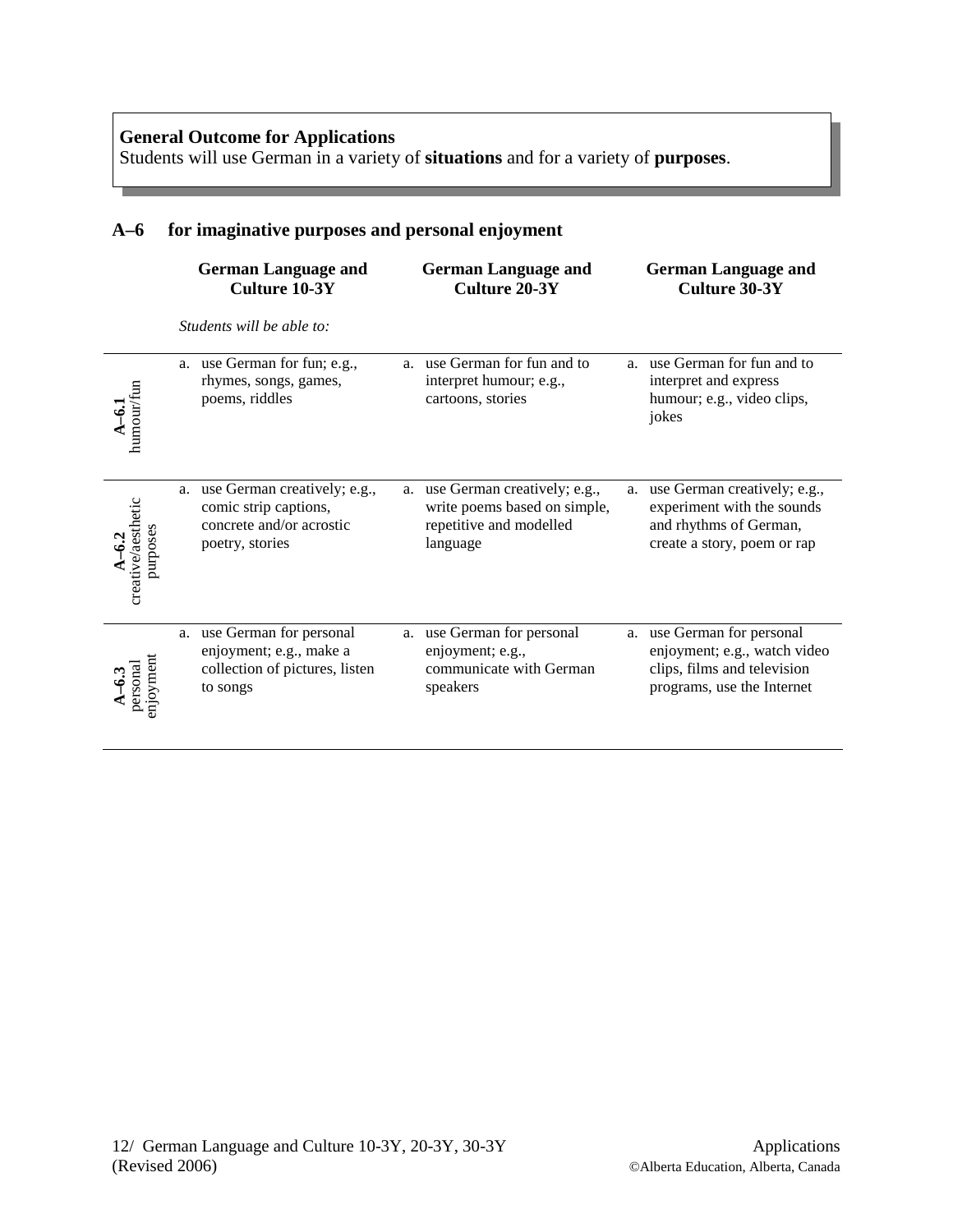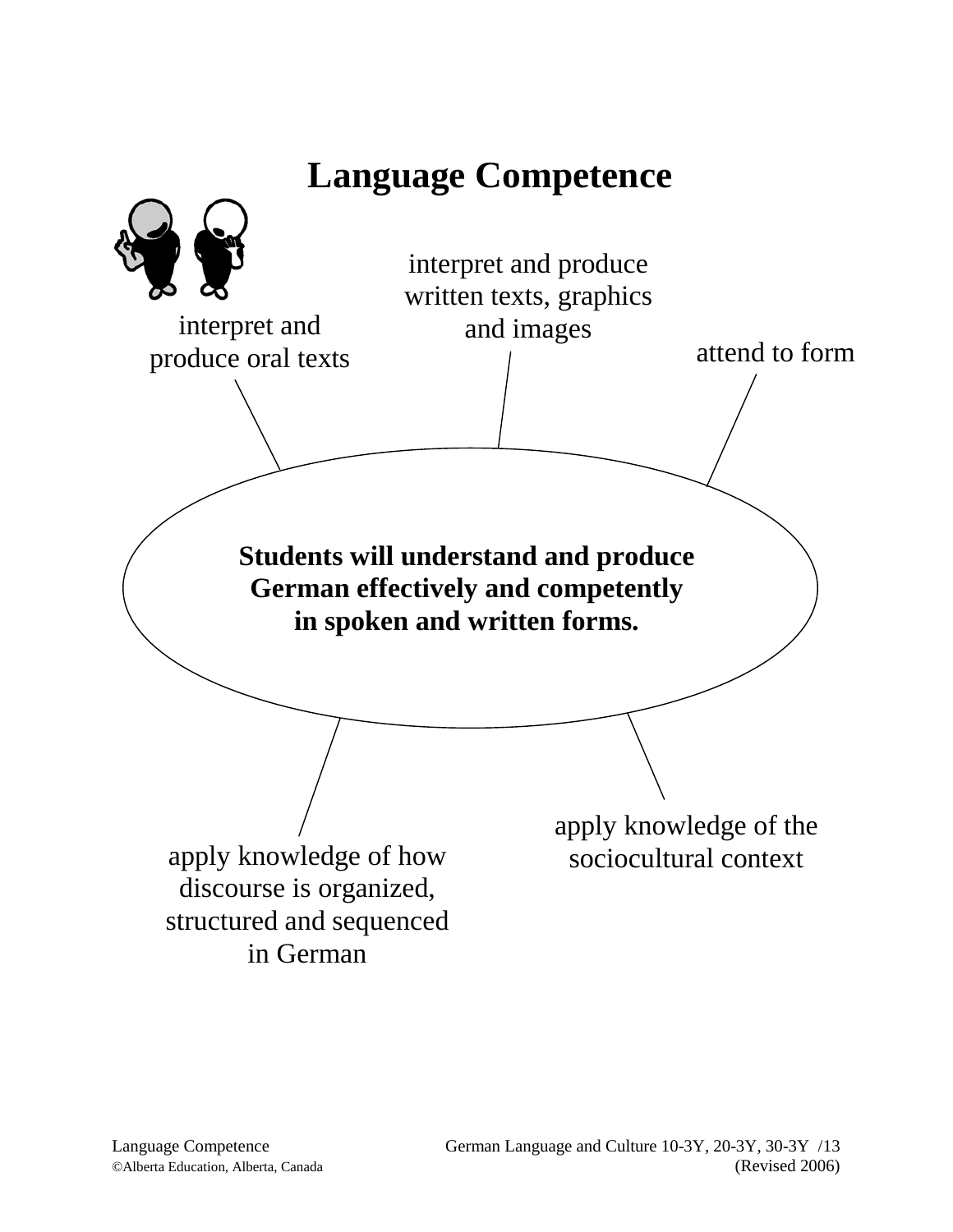## **LANGUAGE COMPETENCE**

**Language competence** is a broad term that includes linguistic or grammatical competence, discourse competence, sociolinguistic or sociocultural competence and what might be called textual competence. The specific outcomes under Language Competence deal with knowledge of the German language and the ability to use that knowledge to interpret and produce meaningful texts appropriate to the situations in which they are used. Language competence is best developed in the context of activities or tasks in which the language is used for real purposes; in other words, in practical **applications**.

The various components of language competence are grouped under five cluster headings—see the illustration on the preceding page. Under each of these headings there are several strands, identified by strand headings at the left end of each row, which show the developmental flow of learning from course to course. Each strand deals with a single aspect of language competence. For example, under the cluster heading "attend to form," there is a strand for phonology (pronunciation, stress, intonation), orthography (spelling, mechanical features), lexicon (vocabulary words and phrases) and grammatical elements (syntax and morphology).

Although the outcomes isolate these individual aspects, language competence should be developed through classroom activities that focus on meaningful uses of the German language and on **language in context**. Tasks will be chosen based on the needs, interests and experiences of students. The vocabulary, grammar structures, text forms and social conventions necessary to carry out a task will be taught, practised and assessed as students are involved in various aspects of the task itself, **not in isolation**.

Strategic competence is often closely associated with language competence, since students need to learn ways to compensate for low proficiency in the early stages of learning if they are to engage in authentic language use from the beginning. This component is included in the language use strategies in the Strategies section.

Grammatical elements that appear only in the "in modelled situations" or "in structured situations" sections still need to be evaluated. It is understood that it may take students some time before they are able to use these elements independently and consistently. Evaluation practices should reflect the developmental nature of the learning process.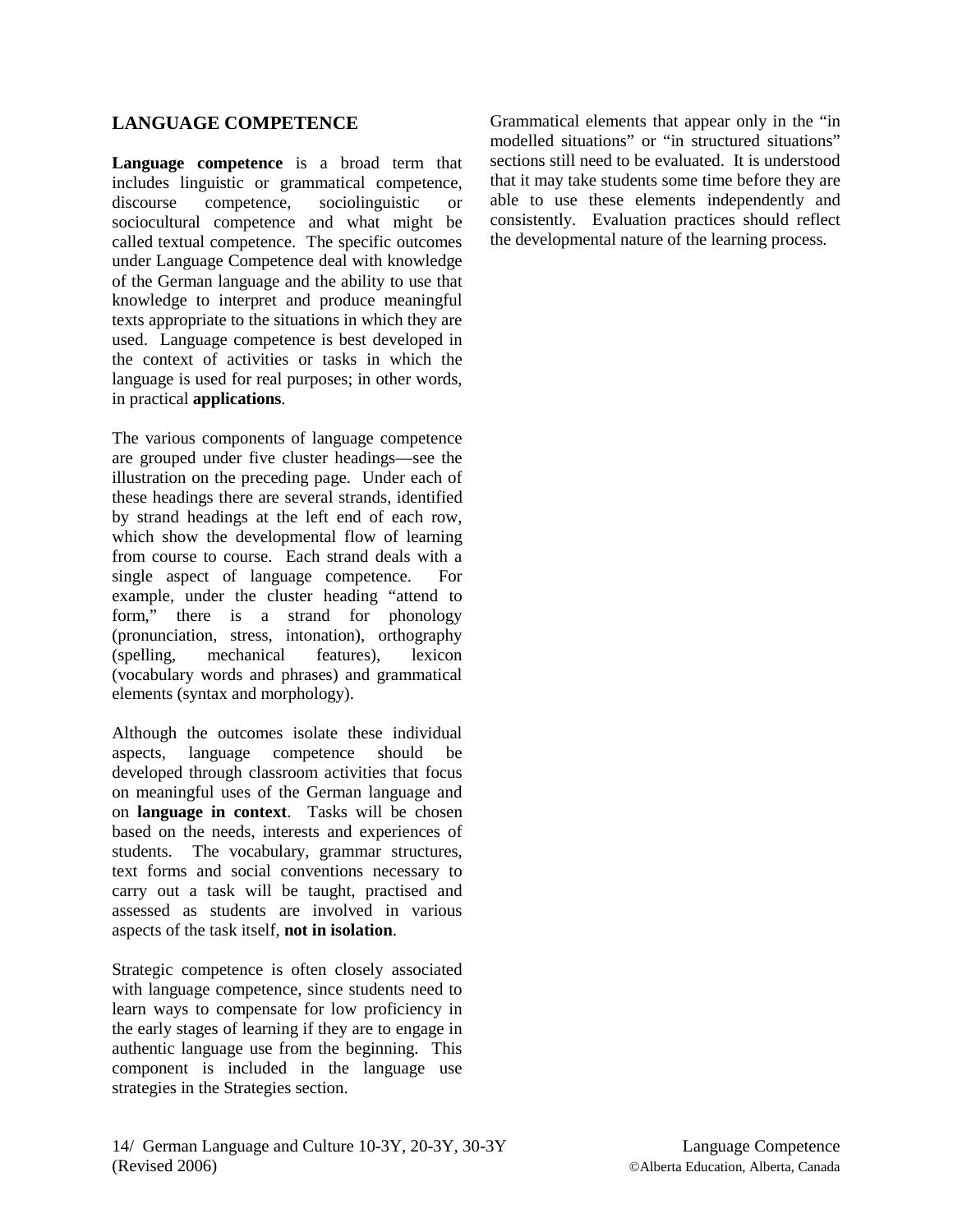Students will understand and produce German **effectively** and **competently** in spoken and written forms.

## **LC–1 interpret and produce oral texts**

|                                  |    | <b>German Language and</b><br><b>Culture 10-3Y</b>                                                      | <b>German Language and</b><br><b>Culture 20-3Y</b>                                                                                                   | <b>German Language and</b><br>Culture 30-3Y                                                    |
|----------------------------------|----|---------------------------------------------------------------------------------------------------------|------------------------------------------------------------------------------------------------------------------------------------------------------|------------------------------------------------------------------------------------------------|
|                                  |    | Students will be able to:                                                                               |                                                                                                                                                      |                                                                                                |
| aural<br>interpretation          |    | a. understand the main points<br>of short oral texts on familiar<br>topics, in guided situations        | a. understand the main points<br>and some specific details of a<br>variety of oral texts on<br>familiar topics, in guided and<br>unguided situations | a. understand short oral texts on<br>a variety of topics                                       |
|                                  |    |                                                                                                         |                                                                                                                                                      | b. understand the main points<br>and specific details of oral<br>texts on familiar topics      |
| production<br>$\overline{C}$ and | a. | produce short, simple oral<br>texts, using familiar<br>structures, in a variety of<br>guided situations | a. produce simple oral texts on<br>familiar topics, in a variety<br>of guided situations                                                             | a. produce oral texts on familiar<br>topics, in a variety of guided<br>and unguided situations |
| interactive<br>fluency           |    | a. interact, using a combination<br>of words, phrases and simple<br>sentences, in guided<br>situations  | a. interact, using a combination<br>of phrases and sentences, in<br>guided and unguided<br>situations                                                | a. initiate and manage short<br>interactions                                                   |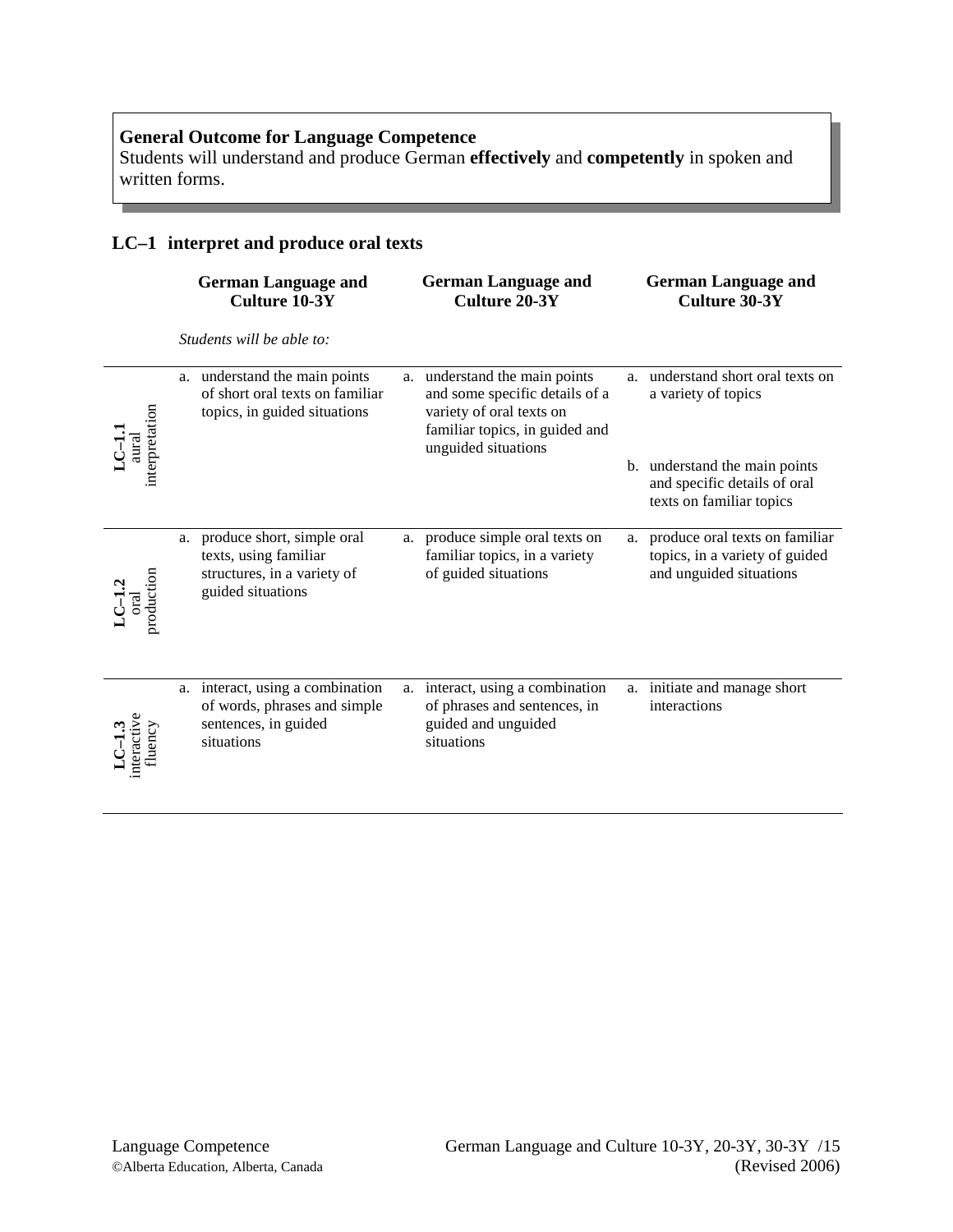Students will understand and produce German **effectively** and **competently** in spoken and written forms.

## **LC–2 interpret and produce written texts, graphics and images**

|                           | <b>German Language and</b><br><b>Culture 10-3Y</b>                                                                          |    | <b>German Language and</b><br><b>Culture 20-3Y</b>                                                                                                      | <b>German Language and</b><br>Culture 30-3Y                                                                                                                   |
|---------------------------|-----------------------------------------------------------------------------------------------------------------------------|----|---------------------------------------------------------------------------------------------------------------------------------------------------------|---------------------------------------------------------------------------------------------------------------------------------------------------------------|
|                           | Students will be able to:                                                                                                   |    |                                                                                                                                                         |                                                                                                                                                               |
| interpretation<br>written | a. understand the main points<br>of short written texts on<br>familiar topics, in guided<br>situations                      |    | a. understand the main points<br>and some specific details of a<br>variety of written texts on<br>familiar topics, in guided and<br>unguided situations | a. understand short written texts<br>on a variety of topics, and<br>understand the main points<br>and specific details of written<br>texts on familiar topics |
| production<br>written     | a. produce short, simple written<br>texts, using familiar<br>structures, in a variety of<br>guided situations               | a. | produce simple written texts<br>on familiar topics, in a<br>variety of guided situations                                                                | a. produce written texts in a<br>variety of guided and<br>unguided situations                                                                                 |
| $LC-2.3$<br>viewing       | a. derive meaning from a<br>variety of visuals and other<br>forms of nonverbal<br>communication, in guided<br>situations    |    | a. derive meaning from the<br>visual elements of a variety<br>of media, in guided and<br>unguided situations                                            | a. identify the purposes,<br>intended audiences,<br>messages and points of view<br>in a variety of visual media,<br>in guided situations                      |
| representing<br>$LC-2.4$  | a. express meaning, using a<br>variety of visuals and other<br>forms of nonverbal<br>communication, in guided<br>situations |    | a. express meaning, using<br>visual elements in a variety<br>of media, in guided and<br>unguided situations                                             | a. communicate thoughts, ideas<br>and feelings for specific<br>purposes and audiences,<br>through a variety of visual<br>media, in guided situations          |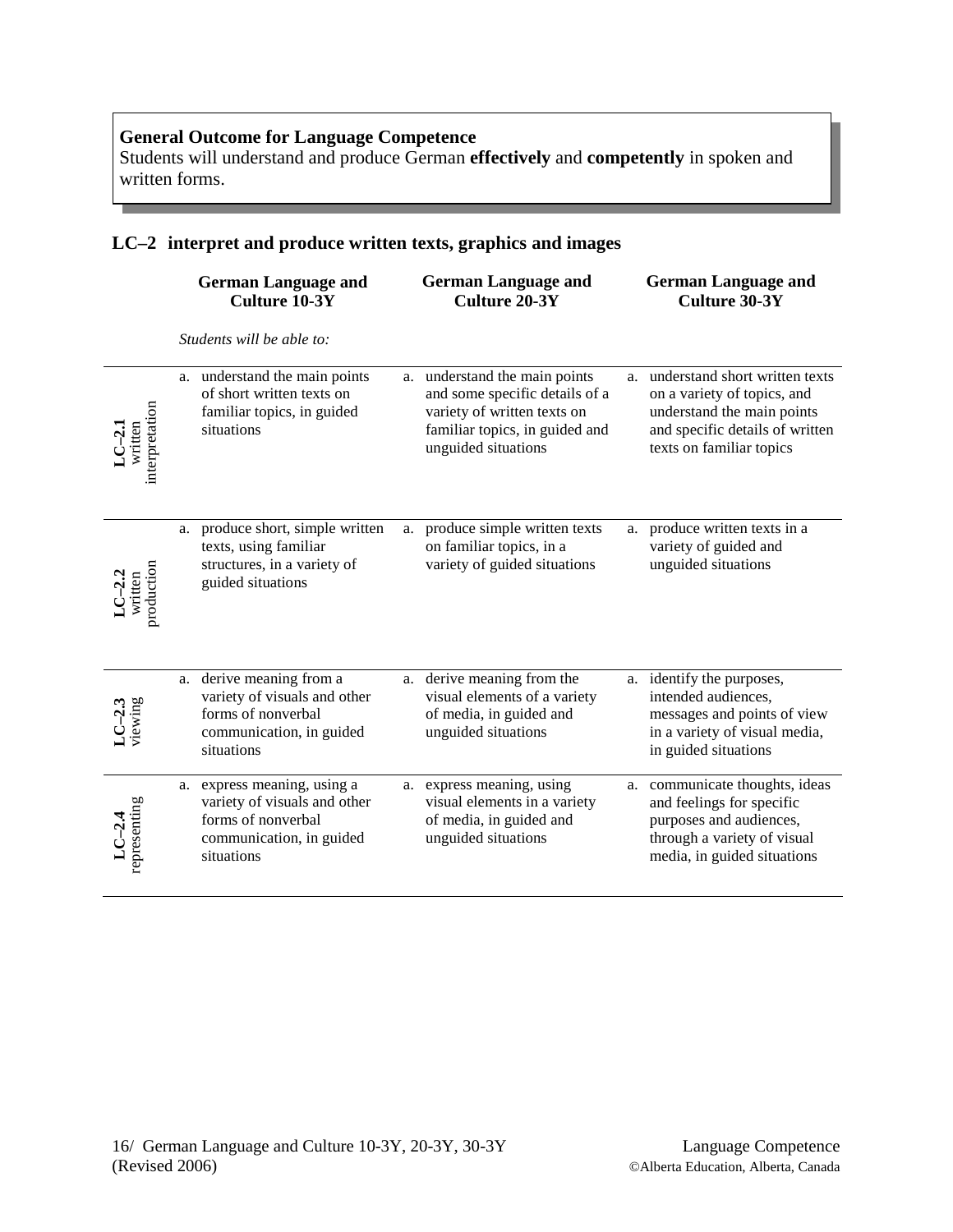Students will understand and produce German **effectively** and **competently** in spoken and written forms.

## **LC–3 attend to form**

|                                 | <b>German Language and</b><br><b>Culture 10-3Y</b>                                                                    | <b>German Language and</b><br>Culture 20-3Y                                                                     | <b>German Language and</b><br>Culture 30-3Y                                     |
|---------------------------------|-----------------------------------------------------------------------------------------------------------------------|-----------------------------------------------------------------------------------------------------------------|---------------------------------------------------------------------------------|
|                                 | Students will be able to:                                                                                             |                                                                                                                 |                                                                                 |
|                                 | distinguish all the sounds of<br>a.<br>German                                                                         | use comprehensible<br>a.<br>pronunciation, stress and<br>intonation when producing<br>familiar words or phrases | a. pronounce unfamiliar words<br>comprehensibly                                 |
| $_{\rm phonology}^{\rm LC-3.1}$ | b. pronounce learned words and<br>phrases comprehensibly<br>c. recognize and imitate<br>intonation to express meaning |                                                                                                                 |                                                                                 |
|                                 | recognize and use some basic<br>a.<br>spelling patterns, and<br>recognize and use<br>capitalization                   | a. apply common spelling rules                                                                                  | a. use spelling rules<br>consistently to write familiar<br>and unfamiliar words |
| LC-3.2<br>orthography           |                                                                                                                       | b. recognize and use basic<br>mechanical conventions; e.g.,<br>use of the comma                                 |                                                                                 |

a. use a repertoire of words and phrases in familiar contexts, within a variety of lexical fields, including:

|                     | <b>Personal Domain</b>                                                                                                                                  | <b>Education</b>                                                                                         | <b>Leisure and Recreation</b>                                                                                                                                               | Food                                                                            |
|---------------------|---------------------------------------------------------------------------------------------------------------------------------------------------------|----------------------------------------------------------------------------------------------------------|-----------------------------------------------------------------------------------------------------------------------------------------------------------------------------|---------------------------------------------------------------------------------|
| $LC-3.3$<br>lexicon | personal identity<br>relationships<br>pets, animals<br>the home<br>• daily routines<br>• future plans                                                   | subjects and timetables<br>٠<br>school facilities<br>٠<br>classroom routines<br>٠<br>school systems<br>٠ | hobbies<br>$\bullet$<br>interests<br>$\bullet$<br>sports and exercise<br>$\bullet$<br>entertainment<br>$\bullet$<br>travel and vacation<br>$\bullet$<br>transportation<br>٠ | meals<br>restaurants<br>shopping<br>nutrition                                   |
|                     | Landeskunde                                                                                                                                             | <b>Health and Body</b>                                                                                   | <b>Popular Culture</b>                                                                                                                                                      | <b>Other Areas</b>                                                              |
|                     | geography/topography<br>climate, weather, seasons<br>European context<br>contemporary life and issues<br>German civilization<br>literature and folklore | body parts<br>$\bullet$<br>illness and injury<br>٠<br>clothing<br>$\bullet$                              | music<br>٠<br>mass media<br>$\bullet$<br>fashion<br>٠<br>advertising<br>٠                                                                                                   | any other lexical<br>fields that meet the<br>needs and interests<br>of students |

**Note**: Teachers may rearrange groupings and vary the emphasis on lexical fields to meet the needs and interests of students.

(continued)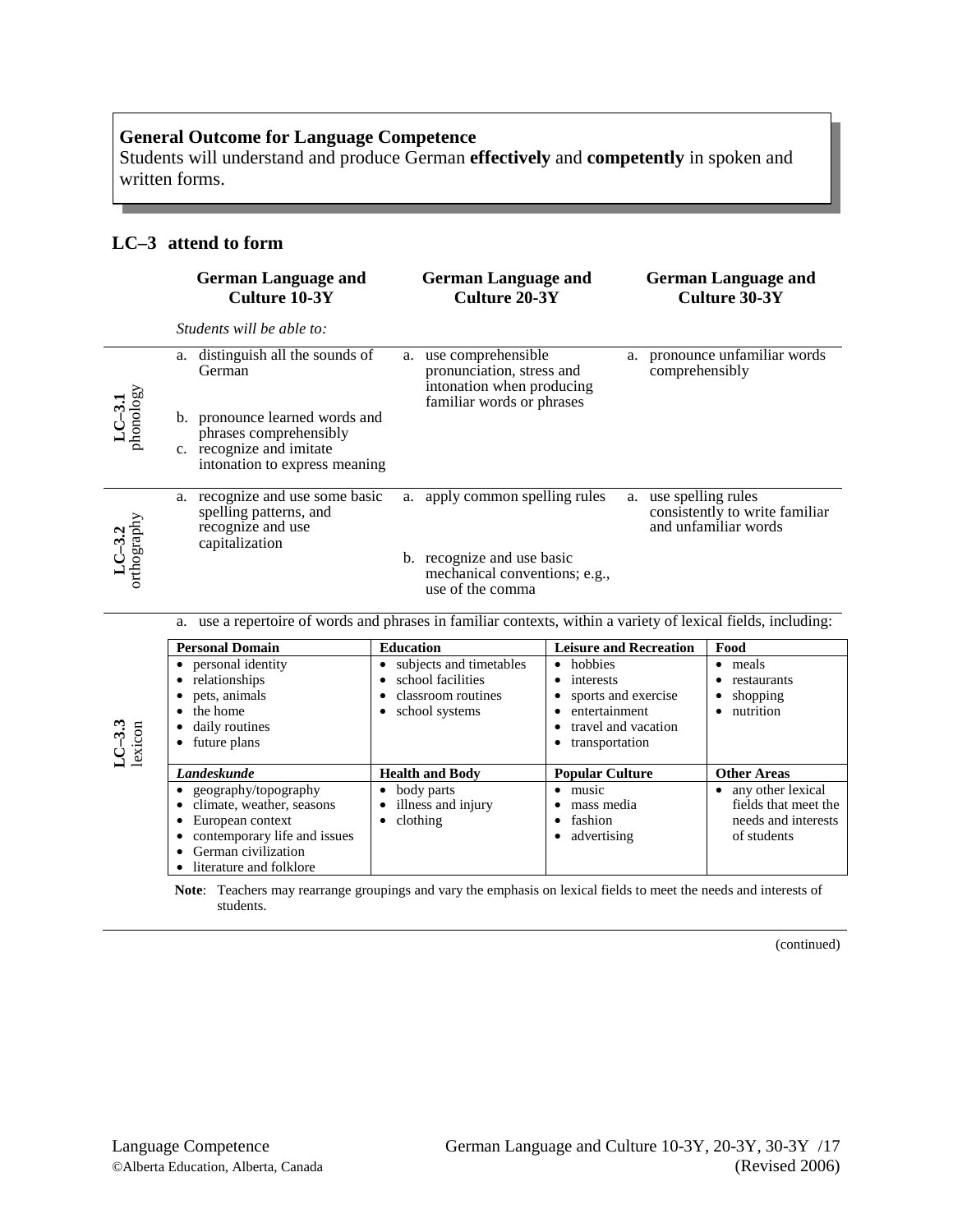Students will understand and produce German **effectively** and **competently** in spoken and written forms.

(continued)

#### **LC–3 attend to form**

|                      | <b>German Language and</b><br>Culture 10-3Y                                                                                                                                                                                                                                                                                                                                                                                               | <b>German Language and</b><br>Culture 20-3Y                                                                                                                                                                                                                                                    | <b>German Language and</b><br>Culture 30-3Y                                                                                                                                              |
|----------------------|-------------------------------------------------------------------------------------------------------------------------------------------------------------------------------------------------------------------------------------------------------------------------------------------------------------------------------------------------------------------------------------------------------------------------------------------|------------------------------------------------------------------------------------------------------------------------------------------------------------------------------------------------------------------------------------------------------------------------------------------------|------------------------------------------------------------------------------------------------------------------------------------------------------------------------------------------|
|                      | Students will be able to:                                                                                                                                                                                                                                                                                                                                                                                                                 |                                                                                                                                                                                                                                                                                                |                                                                                                                                                                                          |
| grammatical elements | a.<br>• modal verbs in present<br>placement of infinitive<br>(e.g., Ich möchte Wasser<br><i>trinken.</i> )<br>imperative mood (all<br>$\bullet$<br>forms)<br>sentence structure:<br>time/manner/place<br>subordinate clauses<br>$\bullet$<br>beginning with weil, dass<br>prepositions with<br>$\bullet$<br>accusative and dative<br>position of adverbs of<br>preference (e.g., gern)<br>structure of compound<br>$\bullet$<br>sentences | • reflexive verbs<br>tense (e.g., kann, darf) and • sentence structure: subject,<br>direct object, indirect object<br>• relative clauses in nominative<br>and accusative<br>nouns, personal pronouns in<br>$\bullet$<br>dative<br>adjectival endings (case,<br>$\bullet$<br>number and gender) | • sentence structure: subject-<br>object inversion<br>• prepositions with genitive<br>• <i>da</i> and <i>wo</i> compounds (e.g.,<br>wofür, darauf)<br>possessive pronouns in<br>genitive |

(continued)

<sup>1.</sup> Modelled Situations: This term is used to describe learning situations where a model of specific linguistic elements is consistently provided and immediately available. Students in such situations will have an emerging awareness of the linguistic elements and will be able to apply them in very limited situations. Limited fluency and confidence characterize student language.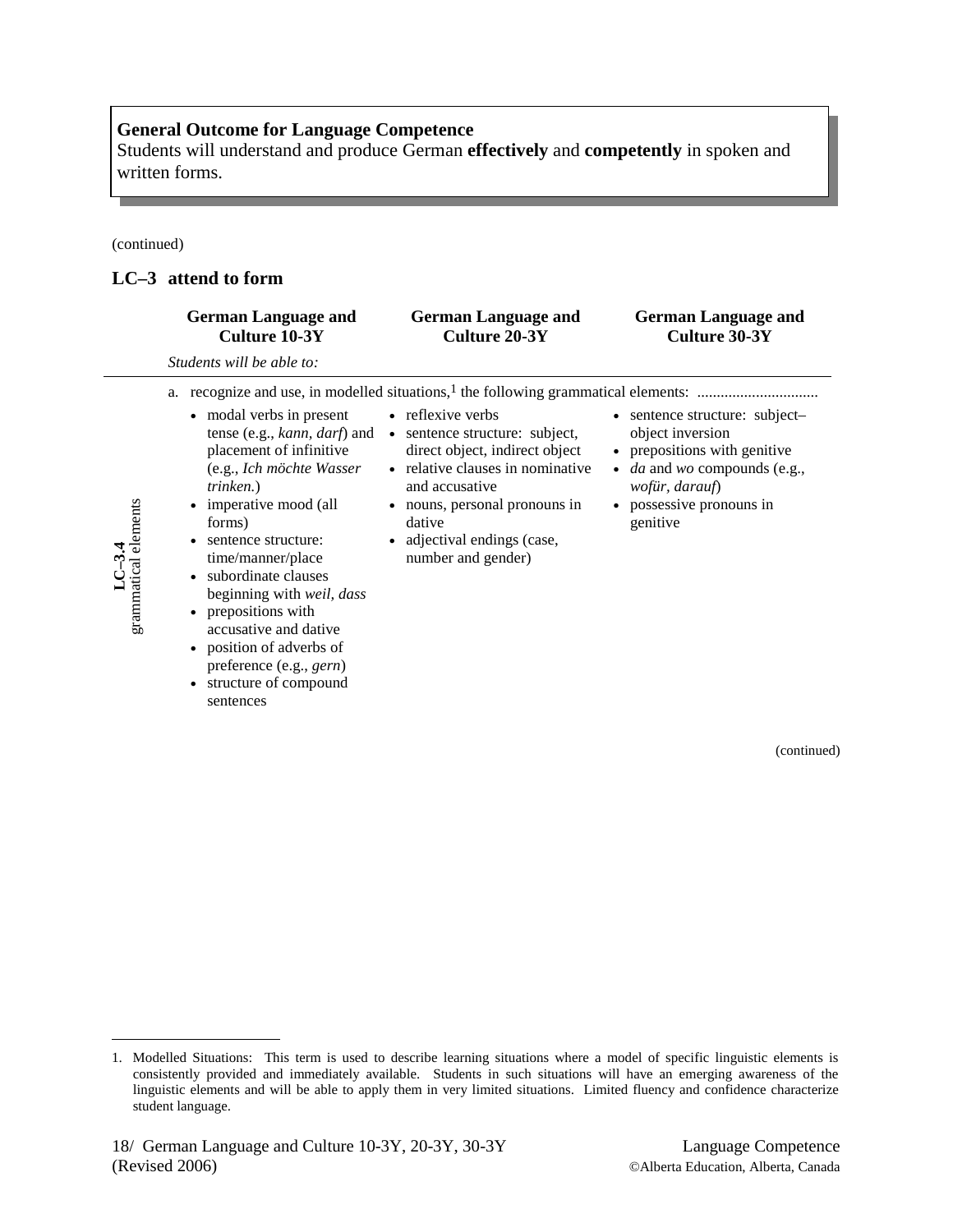Students will understand and produce German **effectively** and **competently** in spoken and written forms.

(continued)

#### **LC–3 attend to form**

#### **German Language and Culture 10-3Y**

#### **German Language and Culture 20-3Y**

*Students will be able to:*

- b. use, in structured situations,2 the following grammatical elements: .....................................................
	- compound nouns
	- perfect tense (limited selection of verbs)
	- separable verbs
	- articles with familiar nouns in nominative and accusative
	- possessive pronouns in nominative and accusative
	- negation (*nicht/kein*)
	- comparative form of adjectives (e.g., *kleiner als*)
	- formal address (*Sie* vs. *du, ihr*)
	- sentence structure: inversion following expressions of time and/or place (e.g., *Heute gehe ich …*)
- plural of nouns
- modal verbs in present tense
- future tense
- simple past forms: hatte, *war*
- imperative mood (all forms)
- personal pronouns in accusative
- sentence structure: time/manner/place
- subordinate clauses beginning with *weil, dass*
- prepositions with accusative and dative
- possessive pronouns in dative
- infinitive phrases and clauses (e.g., *Ich plane, nach Deutschland zu reisen. Oma geht in die Stadt, um das Museum zu besuchen.*)
- formal address (*Sie* vs. *du, ihr*)
- position of adverbs of preference (e.g., *gern*)
- structure of compound sentences
- **German Language and Culture 30-3Y**
- simple past
- modal verbs in simple past (e.g., *konnte, musste*)
- reflexive verbs
- sentence structure: subject, object, indirect object
- relative clauses in nominative and accusative
- personal pronouns in dative
- adjectival endings (case, number, gender)
- comparison of adjectives (all forms)
- position of adverbs of preference (e.g., *gern*)
- structure of compound sentences

(continued)

2. Structured Situations: This term is used to describe learning situations where a familiar context for the use of specific linguistic elements is provided and students are guided in the use of these linguistic elements. Students in such situations will have increased awareness and emerging control of the linguistic elements and will be able to apply them in familiar contexts with teacher guidance. Student language is characterized by increasing fluency and confidence.

grammatical elements grammatical elements **LC–3.4**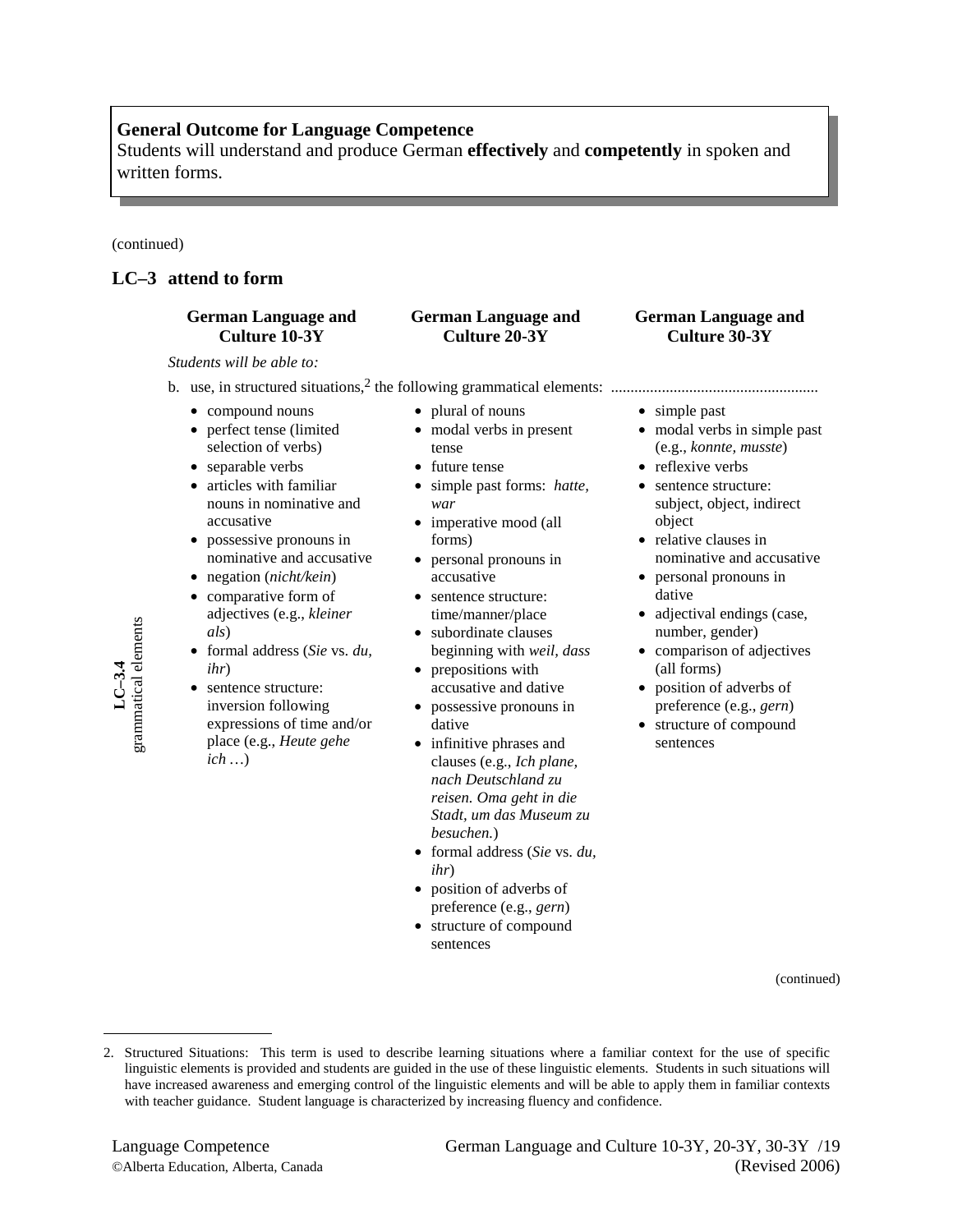(continued) Students will understand and produce German **effectively** and **competently** in spoken and written forms.

(continued)

#### **LC–3 attend to form**

#### **German Language and Culture 10-3Y**

#### **German Language and Culture 20-3Y**

#### **German Language and Culture 30-3Y**

*Students will be able to:*

- c. use, independently and consistently,3 the following grammatical elements: ........................................
	- gender and plural of familiar nouns
	- noun and verb agreement with familiar words
	- present tense
	- personal pronouns in nominative
	- structure of simple declarative sentences (e.g., *Karl kauft einen Hut. Gabi wohnt hier.*)
	- yes/no questions (e.g., *Hast du eine Katze?*)
	- simple questions using *wer, wie, was, wo*
	- coordinating conjunctions (*und, oder, aber*)
- compound nouns
- perfect tense
- separable verbs
- possessive pronouns in nominative and accusative
- negation (*nicht/kein*)
- comparative form of adjectives (e.g., *kleiner als*)
- sentence structure: inversion following expressions of time and/or place (e.g., *Heute gehe ich …*)
- plural of nouns
- modal verbs in present tense
- future tense
- simple past forms: *hatte, war*
- imperative mood (all forms)
- personal pronouns in accusative
- sentence structure: time/manner/place
- subordinate clauses beginning with *weil, dass*
- possessive pronouns in dative
- prepositions with accusative and dative
- infinitive phrases and clauses
- formal address (*Sie* vs. *du, ihr*)

grammatical elements grammatical elements **LC–3.4** 

<sup>3.</sup> Independently and consistently: This term is used to describe learning situations where students use specific linguistic elements in a variety of contexts with limited teacher guidance. Students in such situations will have consistent control of the linguistic elements and will be able to apply them in a variety of contexts with limited teacher guidance. Fluency and confidence characterize student language.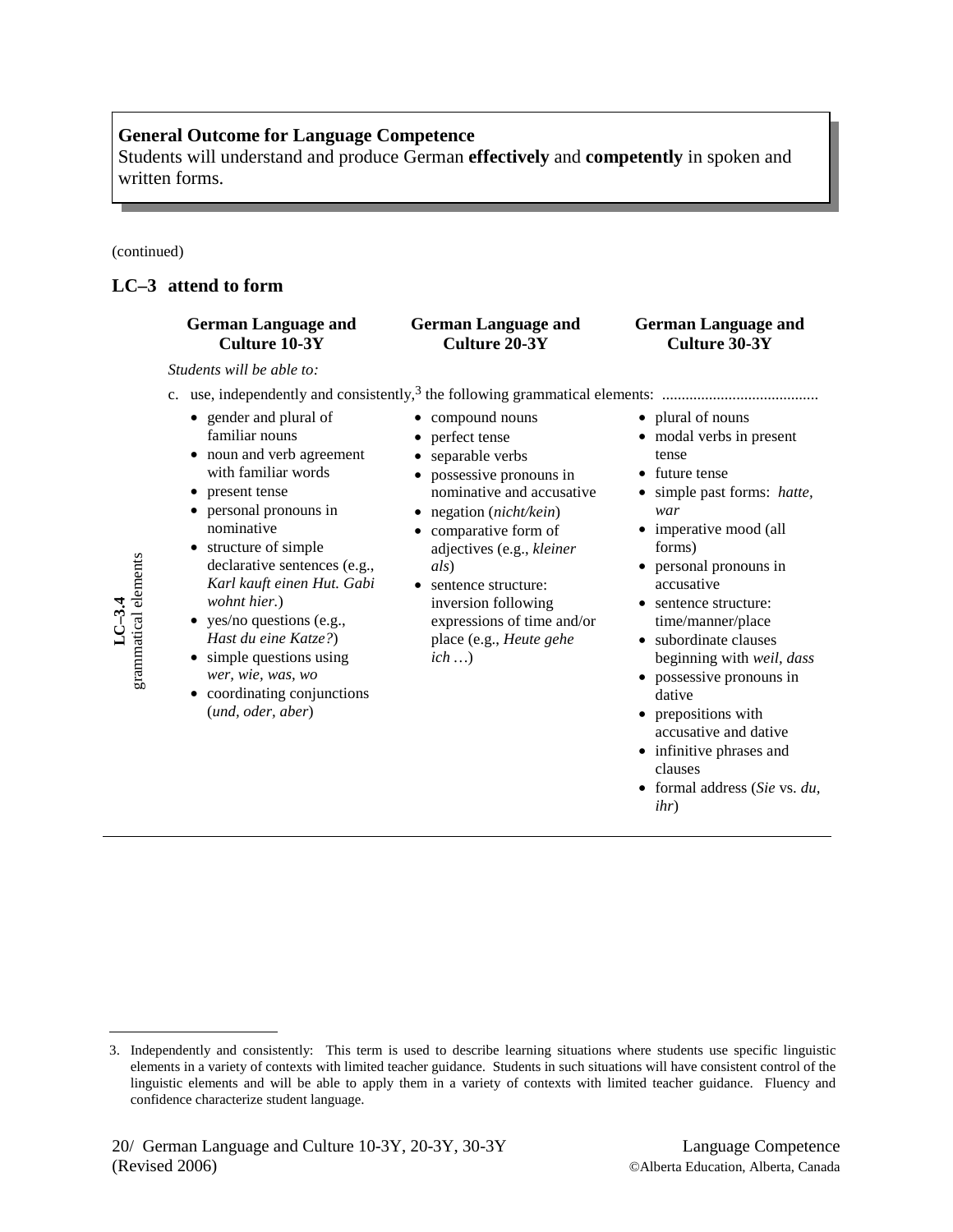Students will understand and produce German **effectively** and **competently** in spoken and written forms.

## **LC–4 apply knowledge of how discourse is organized, structured and sequenced in German**

|                                             | <b>German Language and</b><br><b>Culture 10-3Y</b>                                                                            | <b>German Language and</b><br>Culture 20-3Y                                                                                                                                                                                             | <b>German Language and</b><br>Culture 30-3Y                                                                                               |
|---------------------------------------------|-------------------------------------------------------------------------------------------------------------------------------|-----------------------------------------------------------------------------------------------------------------------------------------------------------------------------------------------------------------------------------------|-------------------------------------------------------------------------------------------------------------------------------------------|
|                                             | Students will be able to:                                                                                                     |                                                                                                                                                                                                                                         |                                                                                                                                           |
| text forms                                  | a. identify and use a limited<br>variety of oral and print text<br>forms                                                      | a. identify and use a variety of<br>oral and print text forms                                                                                                                                                                           | a. use knowledge of text forms<br>to enhance comprehension<br>and production of texts                                                     |
| LC-4.2<br>patterns of social<br>interaction | a. initiate interactions and<br>respond using simple<br>interaction patterns; e.g.,<br>greeting-response, question-<br>answer | a. initiate, respond to and close<br>interactions, using a variety<br>of social interaction patterns;<br>e.g., agreement/<br>disagreement-reaction,<br>request-acceptance/<br>nonacceptance                                             | a. use a range of social<br>interaction patterns in guided<br>and unguided situations                                                     |
|                                             | a. link words, phrases and<br>simple sentences using basic<br>connectors; e.g., und, oder,<br>aber                            | a. use common conventions to<br>organize texts; e.g., titles,<br>paragraphs                                                                                                                                                             | a. organize and produce<br>coherent texts, using a<br>variety of conventions; e.g.,<br>time sequencing, cause and<br>effect, instructions |
| cohesion/coherence                          | b. link several sentences<br>coherently                                                                                       | b. sequence elements of a<br>simple story, process or<br>series of events using basic<br>expressions of time; e.g.,<br>zuerst, heute, dann, morgen<br>c. use referents, such as<br>personal and demonstrative<br>pronouns, within texts |                                                                                                                                           |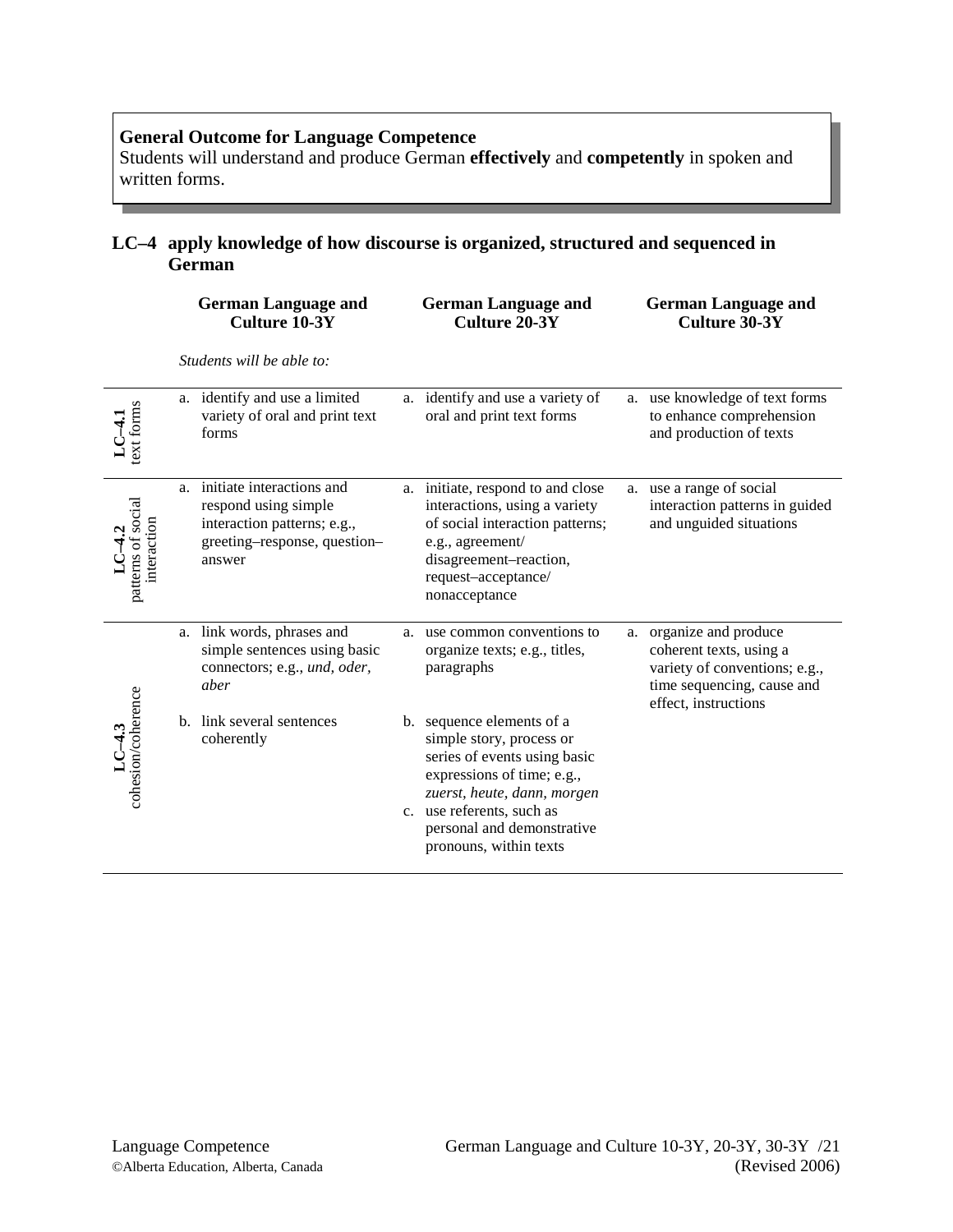Students will understand and produce German **effectively** and **competently** in spoken and written forms.

## **LC–5 apply knowledge of the sociocultural context**

|                                        | <b>German Language and</b><br><b>Culture 10-3Y</b>                                                                                                                                                               | <b>German Language and</b><br><b>Culture 20-3Y</b>                                                                                                                                           | <b>German Language and</b><br><b>Culture 30-3Y</b>                                                                                                                                                 |
|----------------------------------------|------------------------------------------------------------------------------------------------------------------------------------------------------------------------------------------------------------------|----------------------------------------------------------------------------------------------------------------------------------------------------------------------------------------------|----------------------------------------------------------------------------------------------------------------------------------------------------------------------------------------------------|
|                                        | Students will be able to:                                                                                                                                                                                        |                                                                                                                                                                                              |                                                                                                                                                                                                    |
| register                               | a. distinguish between formal<br>and informal situations                                                                                                                                                         | a. use formal and informal<br>language appropriately in<br>familiar situations                                                                                                               | a. explore formal and informal<br>uses of language in a variety<br>of contexts                                                                                                                     |
| expressions<br>$LC-5.2$<br>idiomatic   | a. understand and use selected<br>idiomatic expressions                                                                                                                                                          | a. use learned idiomatic<br>expressions in familiar<br>contexts                                                                                                                              | a. identify unfamiliar idiomatic<br>expressions in a variety of<br>contexts<br>b. explore and interpret<br>idiomatic expressions in<br>popular, contemporary<br>culture                            |
| $LC$ –5.3<br>variations in<br>language | a. recognize individual<br>differences in spoken<br>German; e.g., age, individual<br>speech pattern, social context                                                                                              | experience regional and other<br>a.<br>differences in German as<br>spoken throughout the world                                                                                               | a. recognize and adapt to<br>regional and other<br>differences in German as<br>spoken throughout the world                                                                                         |
| social conventions                     | a. use basic forms and<br>conventions of politeness in<br>guided situations; e.g.,<br>danken, bitten, Hand geben<br>b. use appropriate oral forms of<br>address in guided situations;<br>e.g., du/Sie, Herr/Frau | a. use basic forms and<br>conventions of politeness in<br>guided and unguided<br>situations<br>b. use appropriate oral forms of<br>address in guided and<br>unguided situations              | a. use basic forms and<br>conventions of politeness,<br>and use appropriate oral<br>forms of address<br>b. interpret social conventions<br>encountered in oral and<br>written texts and situations |
| communication<br>$LC-5.5$<br>nonverbal | a. understand some common<br>nonverbal behaviours in<br>familiar contexts; e.g.,<br>etiquette, table manners                                                                                                     | a. understand and use some<br>common nonverbal<br>behaviours in familiar<br>contexts; e.g., length of eye<br>contact<br>b. recognize nonverbal<br>behaviours that are<br>considered impolite | a. understand and use common<br>nonverbal behaviours in a<br>variety of contexts; e.g.,<br>norms of personal space<br>b. avoid nonverbal behaviours<br>that are considered impolite                |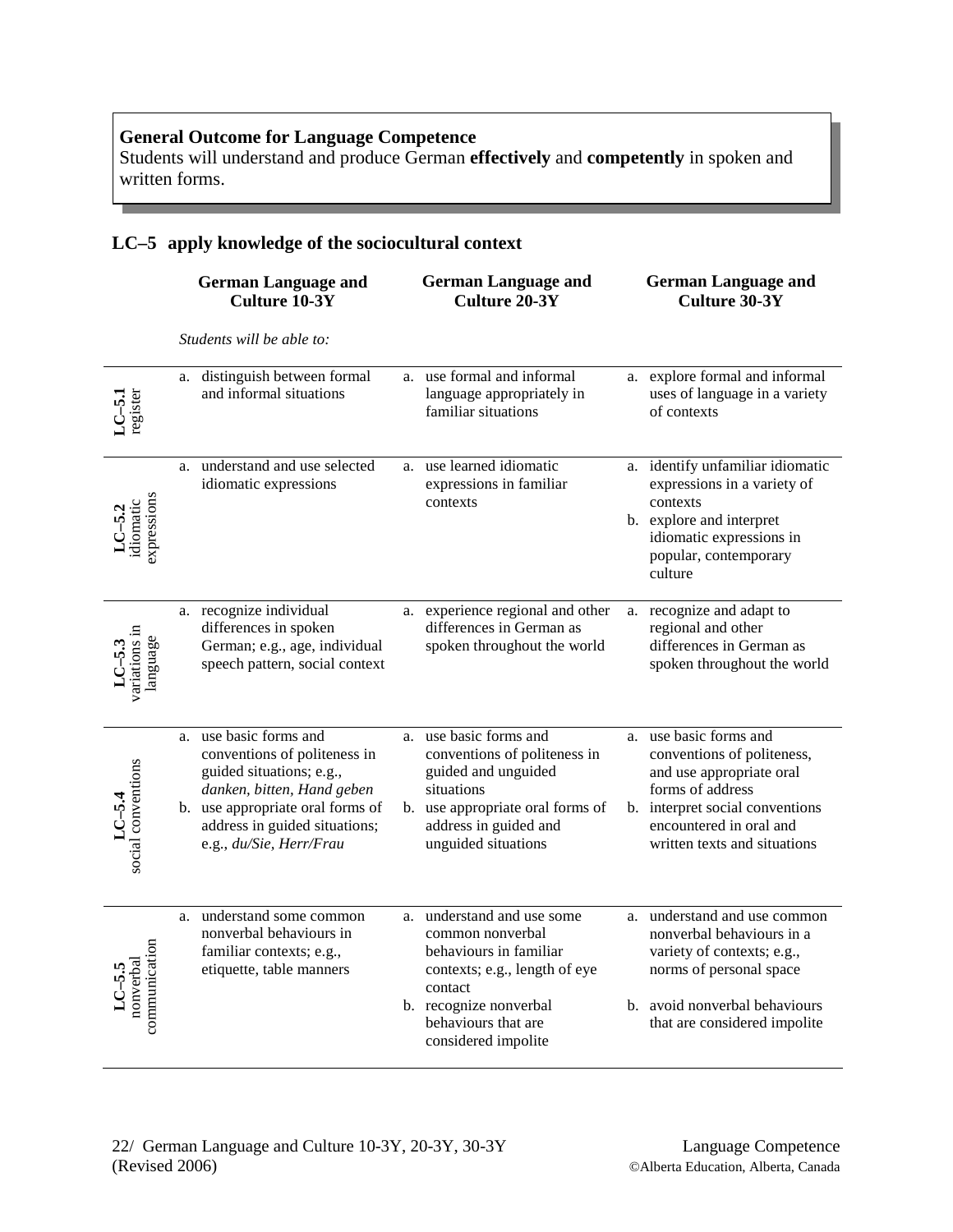# **Global Citizenship**



affirming and valuing diversity

**Students will acquire the knowledge, skills and attitudes to be effective global citizens, through the exploration of the cultures of the German-speaking world.** 

personal and career opportunities

historical and contemporary elements of the cultures of

German-speaking peoples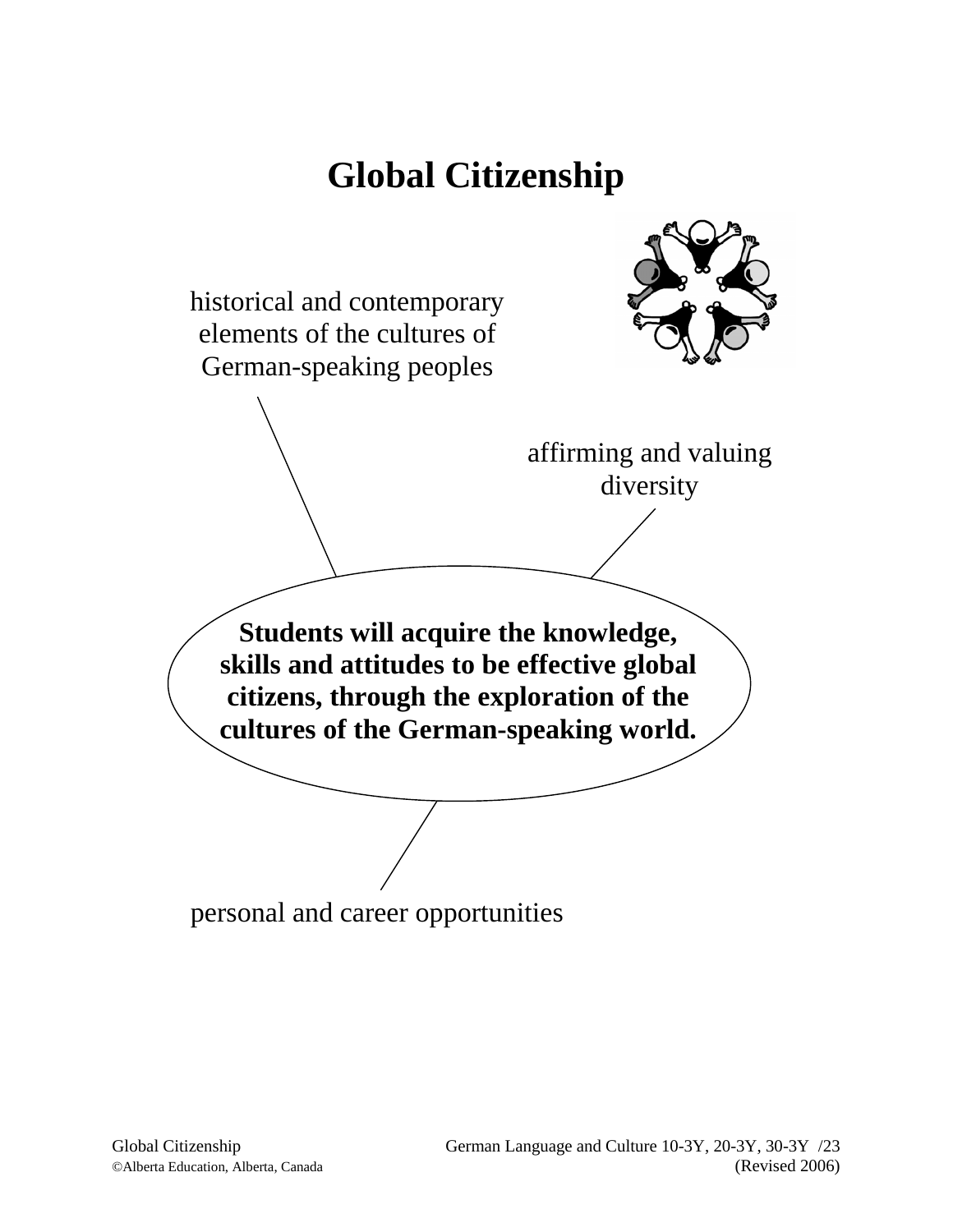## **GLOBAL CITIZENSHIP**

The learning outcomes for Global Citizenship deal with the development of intercultural competence, encompassing some of the knowledge, skills and attitudes that students need in order to be effective global citizens. The concept of global citizenship encompasses citizenship at all levels, from the local school and community to Canada and the world.

The various components of global citizenship are grouped under three cluster headings—see the illustration on the preceding page. Under each of these headings there are several strands, identified by strand headings at the left end of each row, which show the developmental flow of learning from course to course. Each strand deals with a single aspect of intercultural competence. For example, under the cluster heading "historical and contemporary elements of the cultures of Germanspeaking peoples," there are strands for gaining/applying knowledge of German cultures, diversity within German cultures, analyzing cultural knowledge and valuing German cultures.

Developing cultural knowledge and skills is a lifelong process. Knowledge of one's own culture is acquired over a lifetime. Cultures change over time. Within any national group, there may be a dominant culture or cultures and a number of additional cultures. Rather than developing a bank of knowledge about German cultures, it is more important for students to develop skills in accessing and understanding information about cultures and in applying that knowledge for the purposes of interaction and communication. Students will gain cultural knowledge in the process of developing these skills. In this way, if they encounter elements of the German cultures they have not learned about in class, they will have the skills and abilities to deal with them effectively and appropriately.

The "affirming and valuing diversity" heading covers knowledge, skills and attitudes that are developed as a result of bringing other languages and cultures into relationship with one's own. There is a natural tendency when learning a new language and culture to compare it with what is familiar. Many students leave a second language learning experience with a heightened awareness and knowledge of their own language and culture. They will also be able to make some generalizations about languages and cultures based on their experiences and those of their classmates, who may have a variety of cultural backgrounds. This will provide students with an understanding of diversity within both a global and a Canadian context.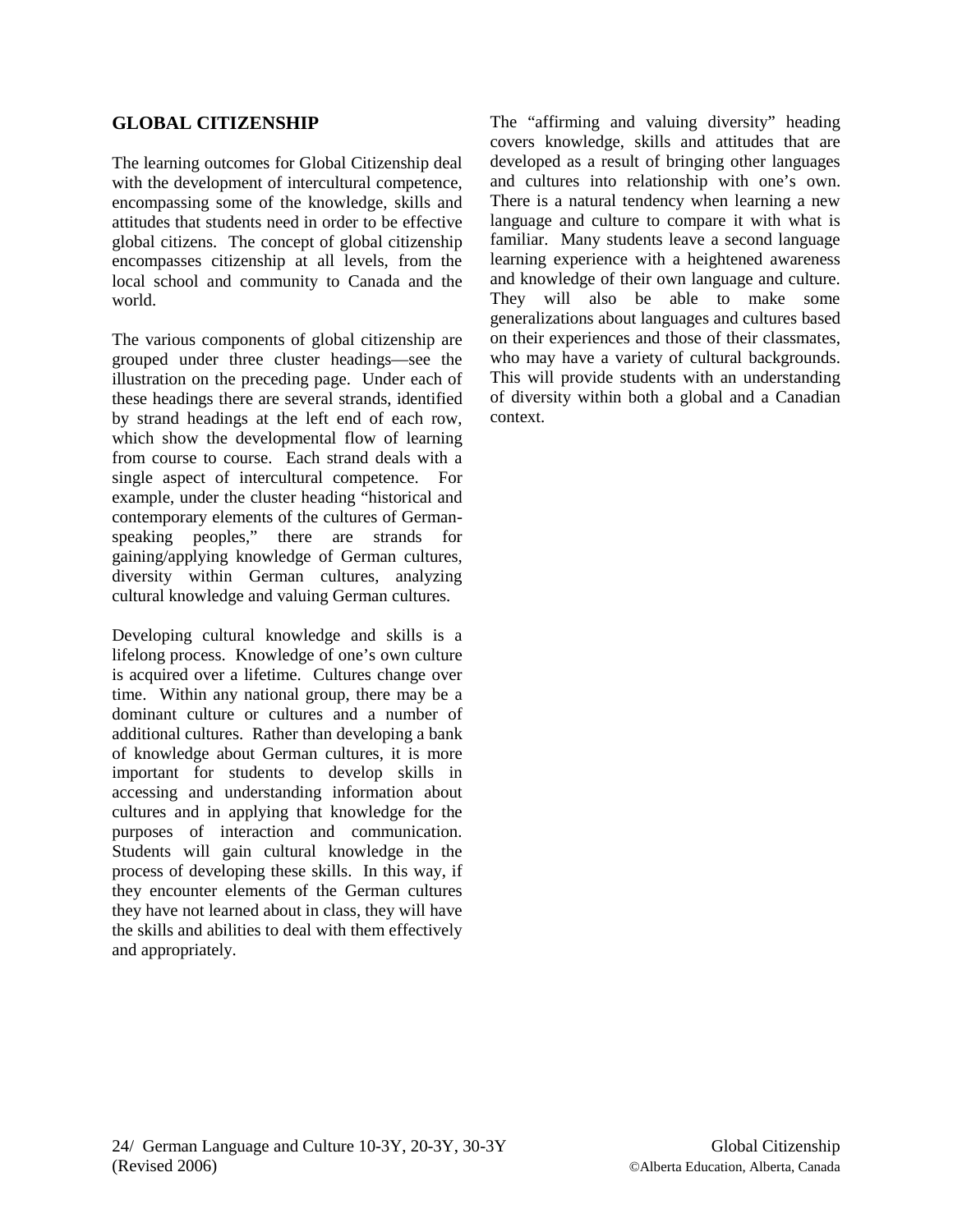Students will acquire the knowledge, skills and attitudes to be effective **global citizens**, through the exploration of the cultures of the German-speaking world.

## **GC–1 historical and contemporary elements of the cultures of German-speaking peoples**

|                                                                   | <b>German Language and</b><br><b>Culture 10-3Y</b>                                                                                                                                                                                                                        |    | <b>German Language and</b><br>Culture 20-3Y                                                                                                                                                                                              | <b>German Language and</b><br><b>Culture 30-3Y</b>                                                                                                                            |
|-------------------------------------------------------------------|---------------------------------------------------------------------------------------------------------------------------------------------------------------------------------------------------------------------------------------------------------------------------|----|------------------------------------------------------------------------------------------------------------------------------------------------------------------------------------------------------------------------------------------|-------------------------------------------------------------------------------------------------------------------------------------------------------------------------------|
|                                                                   | Students will be able to:                                                                                                                                                                                                                                                 |    |                                                                                                                                                                                                                                          |                                                                                                                                                                               |
| gaining/applying knowledge<br>of German cultures<br><b>GC-1.1</b> | a. observe and participate in<br>activities and experiences<br>that are common among<br>German-speaking peoples;<br>e.g., festivities, cultural<br>events, music, food<br>b. identify similarities between<br>German people their own age<br>and themselves; e.g., music, |    | a. explore some important<br>elements of German cultures<br>in their own school, home,<br>community and beyond; e.g.,<br>names, products, sports<br>b. apply knowledge of German<br>cultures to interpret<br>behaviour that is different | a. explore and identify some<br>important aspects of German<br>culture and history; e.g., fairy<br>tales, stories, movies, key<br>historic events and their<br>lasting impact |
|                                                                   | clothing, sports                                                                                                                                                                                                                                                          |    | from their own                                                                                                                                                                                                                           |                                                                                                                                                                               |
| $GC-1.2$<br>diversity within<br>German cultures                   | a. identify major German-<br>speaking groups throughout<br>the world                                                                                                                                                                                                      | a. | explore regional differences<br>among people living in<br>German-speaking countries;<br>e.g., food, dialects, costumes,<br>celebrations                                                                                                  | a. recognize and explore the<br>impact of diversity on<br>contemporary German-<br>speaking communities                                                                        |
|                                                                   | b. identify the various German-<br>speaking countries and their<br>diversity; e.g., maps, flags,<br>weather                                                                                                                                                               |    | b. recognize the ethnic diversity<br>and multicultural nature of<br>German-speaking countries                                                                                                                                            |                                                                                                                                                                               |
| analyzing<br>cultural knowledge                                   | a. ask questions about aspects<br>of German cultures being<br>studied, and compare those<br>aspects of German cultures<br>with their own; e.g., leisure<br>time, daily routines, part-<br>time jobs                                                                       |    | a. use a variety of sources of<br>information and research<br>skills to find out about<br>German cultures                                                                                                                                | a. organize and present<br>information about elements<br>of German cultures in a<br>variety of ways                                                                           |
|                                                                   | b. recognize the existence of<br>stereotypes about and within<br>German cultures                                                                                                                                                                                          |    | b. explore some common<br>stereotypes of German<br>cultures, and explore their<br>origins                                                                                                                                                | b. analyze own assumptions<br>and perspectives about<br>German cultures and peoples                                                                                           |
| valuing German<br>$G - 1.4$<br>cultures                           | a. show a willingness to<br>participate in cultural<br>activities and experiences                                                                                                                                                                                         |    | a. recognize and describe some<br>contributions of German<br>cultures to global society and<br>their own society                                                                                                                         | a. seek out and use<br>opportunities to interact with<br>German-speaking people in<br>the community and<br>throughout the world                                               |
|                                                                   | b. express interest in finding<br>out about German-speaking<br>youth                                                                                                                                                                                                      |    |                                                                                                                                                                                                                                          |                                                                                                                                                                               |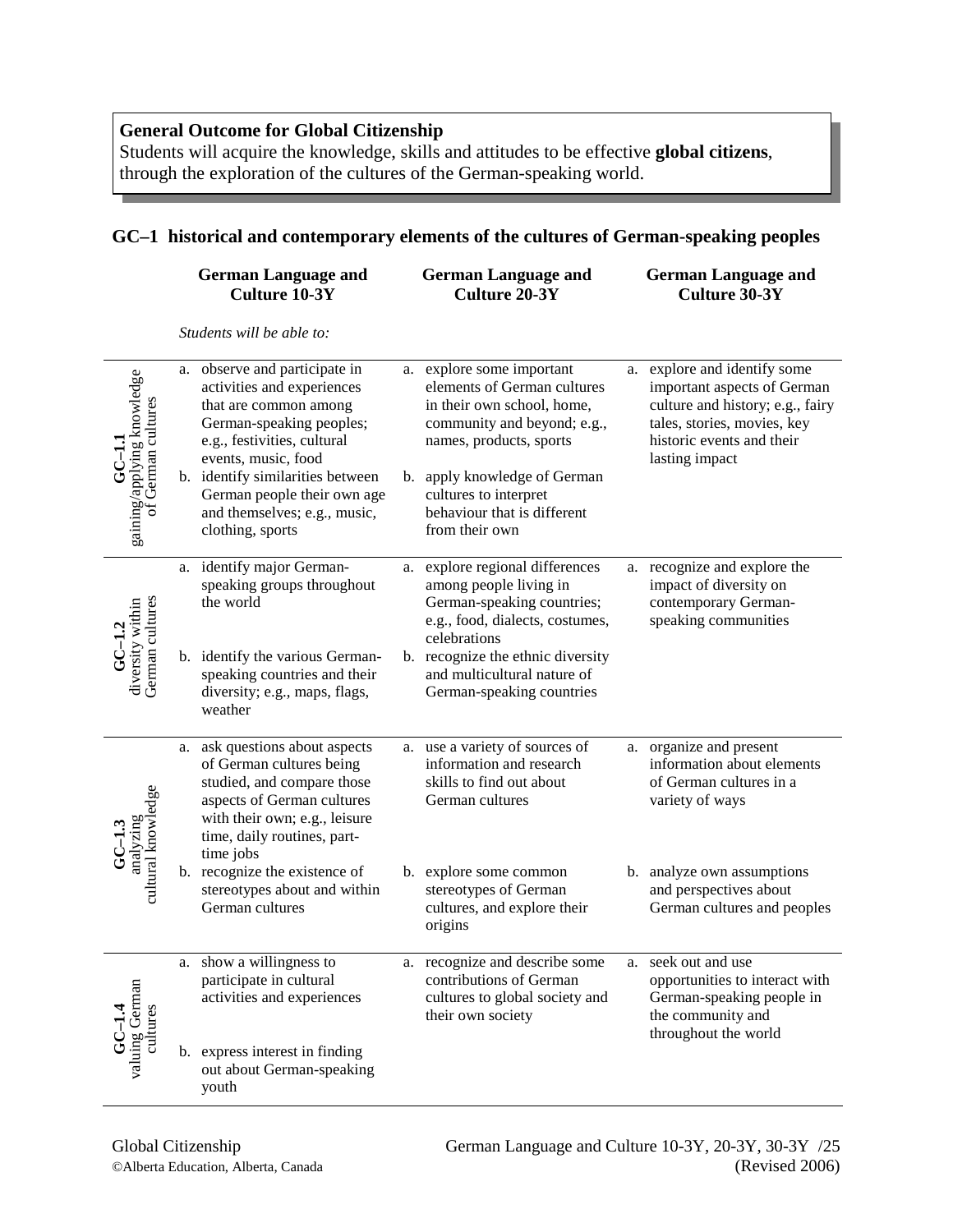Students will acquire the knowledge, skills and attitudes to be effective **global citizens**, through the exploration of the cultures of the German-speaking world.

## **GC–2 affirming and valuing diversity**

**GC–2.1** 

**GC–2.2** 

**GC–2.3** 

|                                  | <b>German Language and</b><br><b>Culture 10-3Y</b>                                                                                              | <b>German Language and</b><br><b>Culture 20-3Y</b>                                                                                                                                                                                                                                                                         |    | <b>German Language and</b><br><b>Culture 30-3Y</b>                                                                            |
|----------------------------------|-------------------------------------------------------------------------------------------------------------------------------------------------|----------------------------------------------------------------------------------------------------------------------------------------------------------------------------------------------------------------------------------------------------------------------------------------------------------------------------|----|-------------------------------------------------------------------------------------------------------------------------------|
|                                  | Students will be able to:                                                                                                                       |                                                                                                                                                                                                                                                                                                                            |    |                                                                                                                               |
| awareness of<br>English          | a. identify similarities and<br>differences between English<br>and German; e.g., sounds,<br>words, structures, writing<br>conventions, cognates | a. identify some English words<br>that have been adopted from<br>German (e.g., angst), and<br>identify some German words<br>that have been adopted from<br>English (e.g., Handy)<br>b. recognize the existence of<br>cognates whose meanings<br>vary in English and German<br>(false friends); e.g., to<br>become/bekommen | a. | analyze the ways that<br>English and German are<br>significantly different and the<br>ways that they are the same             |
|                                  | a. recognize that languages can<br>be grouped into families<br>based on common origins                                                          | a. recognize that within a<br>linguistic group, people from<br>different regions and/or<br>social contexts may use<br>differing pronunciation,<br>vocabulary and structure                                                                                                                                                 |    | a. identify how and why<br>languages borrow from one<br>another                                                               |
| general language<br>knowledge    | b. recognize that languages<br>using the same writing<br>system may have differing<br>pronunciations for the same<br>letters/symbols            | b. identify regional and/or<br>social differences in<br>pronunciation and<br>vocabulary in various<br>languages within their<br>personal experience                                                                                                                                                                        |    | b. recognize that languages and<br>their status evolve/change<br>over time                                                    |
|                                  | c. recognize that different<br>languages have different<br>writing systems                                                                      |                                                                                                                                                                                                                                                                                                                            |    |                                                                                                                               |
| Canadian culture<br>awareness of | a. recognize and identify<br>similarities and differences<br>between Canadian and<br>German cultures                                            | a. compare and contrast<br>diversity in the German and<br>Canadian cultures                                                                                                                                                                                                                                                |    | a. identify shared references<br>and significant events that<br>have had an impact on both<br>Canadian and German<br>cultures |

(continued)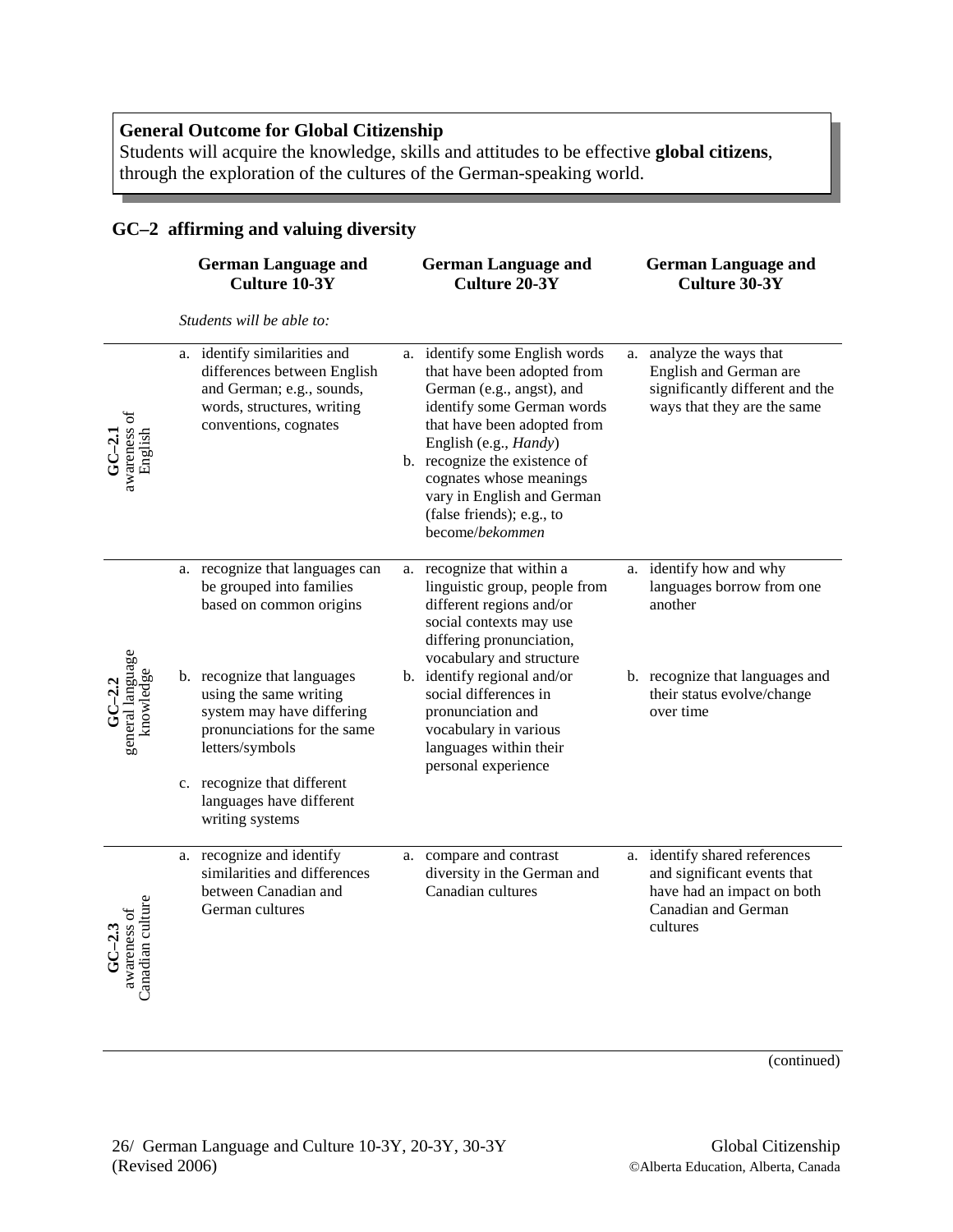Students will acquire the knowledge, skills and attitudes to be effective **global citizens**, through the exploration of the cultures of the German-speaking world.

(continued)

## **GC–2 affirming and valuing diversity**

|                               | <b>German Language and</b><br><b>Culture 10-3Y</b>                                                    |    | <b>German Language and</b><br><b>Culture 20-3Y</b>                                                                                  | <b>German Language and</b><br>Culture 30-3Y                                                                                                                  |
|-------------------------------|-------------------------------------------------------------------------------------------------------|----|-------------------------------------------------------------------------------------------------------------------------------------|--------------------------------------------------------------------------------------------------------------------------------------------------------------|
|                               | Students will be able to:                                                                             |    |                                                                                                                                     |                                                                                                                                                              |
|                               | a. recognize that culture is<br>expressed through a variety<br>of forms; e.g., behaviour,<br>stories  |    | a. recognize that people of a<br>specific culture may have<br>perspectives that differ from<br>those of people in other<br>cultures | a. recognize that different<br>cultures may have different<br>interpretations of texts,<br>cultural practices or products                                    |
| general cultural<br>knowledge | b. recognize that speakers of<br>the same language may come<br>from different cultural<br>backgrounds |    | b. identify the limitations of<br>adopting a single perspective                                                                     | b. recognize that<br>communication can be<br>affected by different cultural<br>practices; e.g., gestures,<br>perspectives and values                         |
|                               | c. recognize that geography,<br>climate and history affect the<br>culture of a particular region      |    | c. explore and seek out<br>information about other<br>cultures through the medium<br>of German                                      | c. seek out opportunities to<br>interact with people from<br>other cultures who have an<br>interest in learning about the<br>German language and<br>cultures |
| intercultural<br>skills       | a. recognize various ways of<br>coping with linguistically<br>and culturally unfamiliar<br>situations | a. | apply interpersonal skills to<br>cope with linguistically and<br>culturally unfamiliar<br>situations                                | a. explore various strategies for<br>enhancing communication<br>with people from German<br>and other cultures                                                |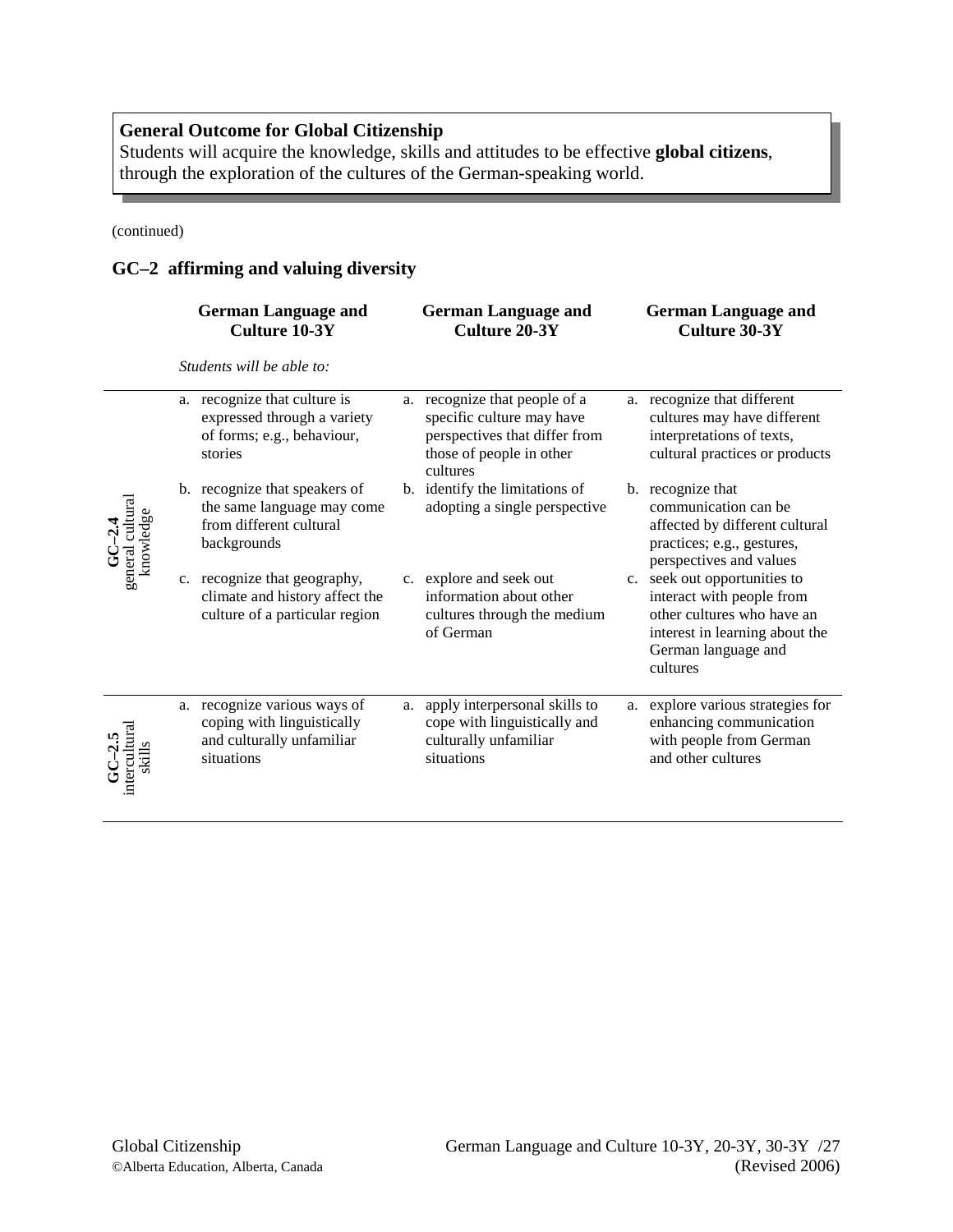Students will acquire the knowledge, skills and attitudes to be effective **global citizens**, through the exploration of the cultures of the German-speaking world.

## **GC–3 personal and career opportunities**

|                                                  | <b>German Language and</b><br><b>Culture 10-3Y</b>                                                                           | <b>German Language and</b><br><b>Culture 20-3Y</b>                                                            | <b>German Language and</b><br>Culture 30-3Y                                                                                  |
|--------------------------------------------------|------------------------------------------------------------------------------------------------------------------------------|---------------------------------------------------------------------------------------------------------------|------------------------------------------------------------------------------------------------------------------------------|
|                                                  | Students will be able to:                                                                                                    |                                                                                                               |                                                                                                                              |
| German language<br>and culture<br>$GC-3.1$       | a. identify a variety of reasons<br>for learning German                                                                      | a. demonstrate awareness of<br>opportunities for further<br>study or careers related to<br>German             | a. explore opportunities for<br>further studies or careers<br>related to German                                              |
|                                                  | b. identify some careers for<br>which knowledge of German<br>is useful                                                       | b. identify some places that<br>they could visit and use their<br>knowledge of German<br>language and culture | b. identify aspects of German<br>cultures that are of personal<br>interest                                                   |
|                                                  | c. recognize that knowledge of<br>an additional language is an<br>asset to any career                                        | c. identify some personal uses<br>they have made of their<br>knowledge of German<br>language and culture      |                                                                                                                              |
|                                                  | a. suggest some reasons for<br>learning an additional<br>language                                                            | a. identify some personal uses<br>they have made of their<br>knowledge of different<br>languages and cultures | a. identify aspects of the<br>history, literature, arts and<br>crafts of different cultures<br>that are of personal interest |
| linguistic diversity<br>$GC-3.2$<br>cultural and | b. suggest some reasons for<br>participating in activities and<br>experiences that reflect<br>elements of different cultures | b. identify some careers for<br>which knowledge of different<br>languages and cultures is<br>useful           | b. identify some careers that<br>use knowledge of<br>international languages and<br>cultures, and intercultural<br>skills    |
|                                                  |                                                                                                                              | c. identify some countries<br>where there is significant<br>linguistic and cultural<br>diversity              |                                                                                                                              |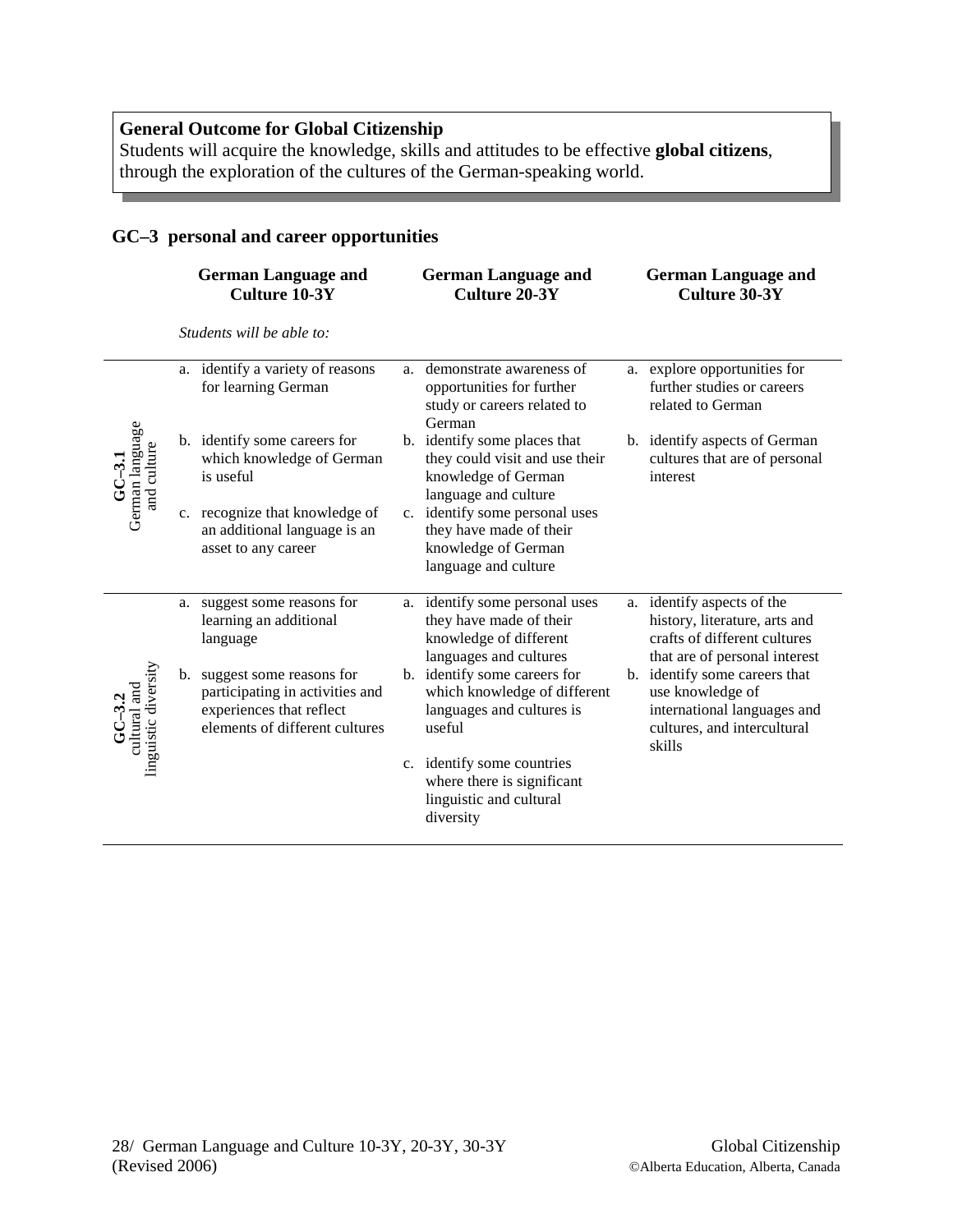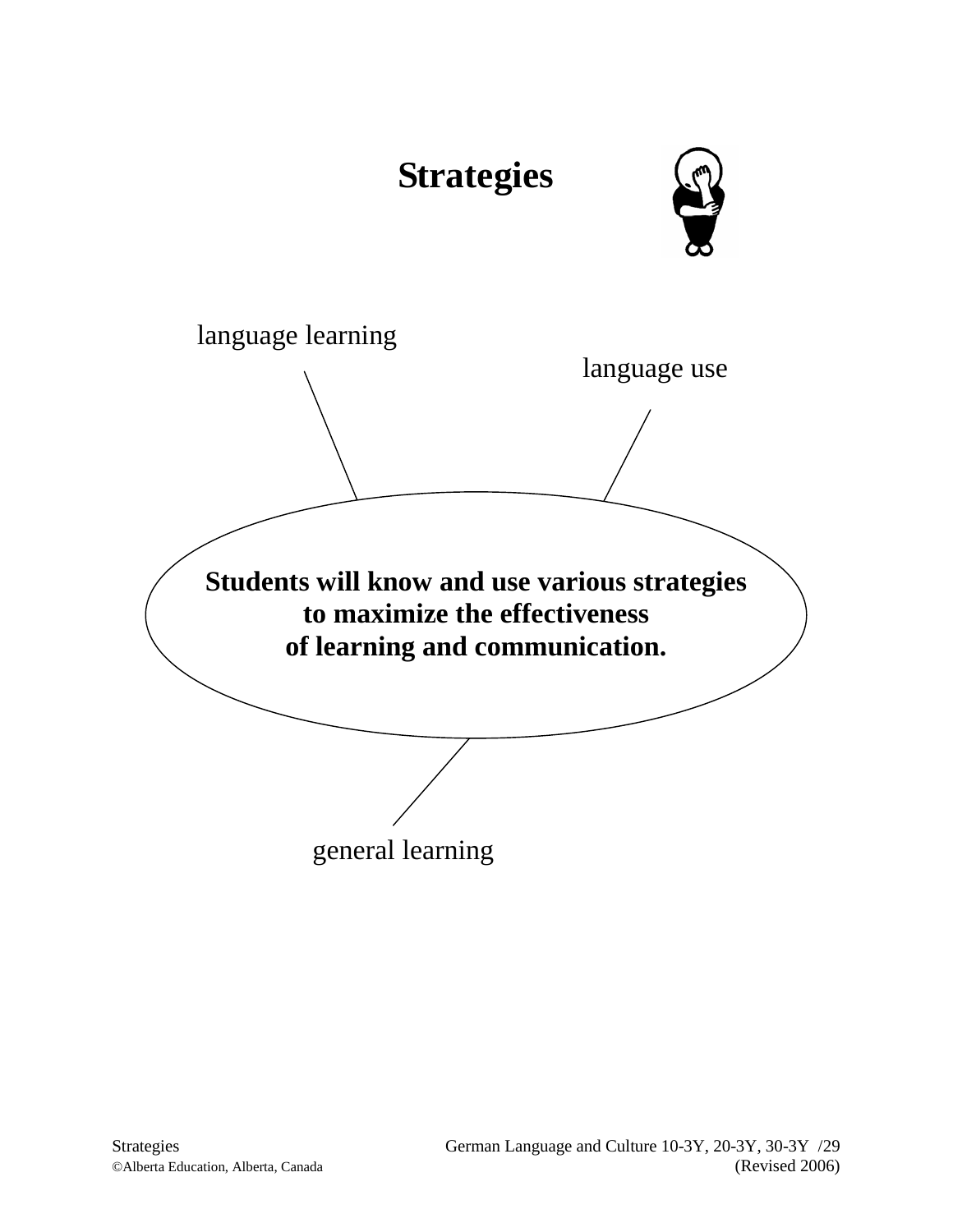## **STRATEGIES**

Under the Strategies heading are specific outcomes that will help students learn and communicate more **effectively**. Strategic competence has long been recognized as an important component of communicative competence. The learning outcomes that follow deal not only with compensation and repair strategies, important in the early stages of language learning when proficiency is low, but with strategies for language learning, language use in a broader sense, as well as general learning strategies that help students acquire content. Although people may use strategies unconsciously, the learning outcomes deal only with the **conscious use** of strategies.

The strategies are grouped under three cluster headings—see the illustration on the preceding page. Under each of these headings there are several strands that show the development of awareness and skill in using strategies from course to course. Each strand, identified by a strand heading at the left end of the row, deals with a specific category of strategy. Language learning and general learning strategies are categorized as cognitive, metacognitive and social/affective. The language use strategies are organized by communicative mode: receptive, productive, interactive.

The strategies that students choose depend on the task they are engaged in as well as on other factors, such as their preferred learning style, personality, age, attitude and cultural background. Strategies that work well for one person may not be effective for another person, or may not be suitable in a different situation. For this reason it is not particularly useful to say that students should be aware of, or able to use, a specific strategy in a particular course. Consequently, the specific outcomes describe the students' knowledge of, and ability to use, general types of strategies. More specific strategies for each general category or type are included in the sample list of strategies below. The specific strategies provided in the sample list **are not prescriptive** but are provided as an illustration of how the general strategies in the specific outcomes might be developed.

Teachers need to know and be able to demonstrate a broad range of strategies from which students are then able to choose in order to communicate effectively. Strategies of all kinds are best taught in the context of learning activities where students can apply them immediately and then reflect on their use.

#### **SAMPLE LIST OF STRATEGIES**

#### **Language Learning Strategies**

#### **Cognitive**

- listen attentively
- perform actions to match words of a song, story or rhyme
- learn short rhymes or songs, incorporating new vocabulary or sentence patterns
- imitate sounds and intonation patterns
- memorize new words by repeating them silently or aloud
- seek the precise term to express meaning
- repeat words or phrases in the course of performing a language task
- make personal dictionaries
- experiment with various elements of the language
- use mental images to remember new information
- group together sets of things—vocabulary, structures—with similar characteristics
- identify similarities and differences between aspects of the German language and own language
- look for patterns and relationships
- use previously acquired knowledge to facilitate a learning task
- associate new words or expressions with familiar ones, either in German or in own language
- find information, using reference materials like dictionaries, textbooks and grammars
- use available technological aids to support language learning; e.g., cassette recorders, computers
- use word maps, mind maps, diagrams, charts or other graphic representations to make information easier to understand and remember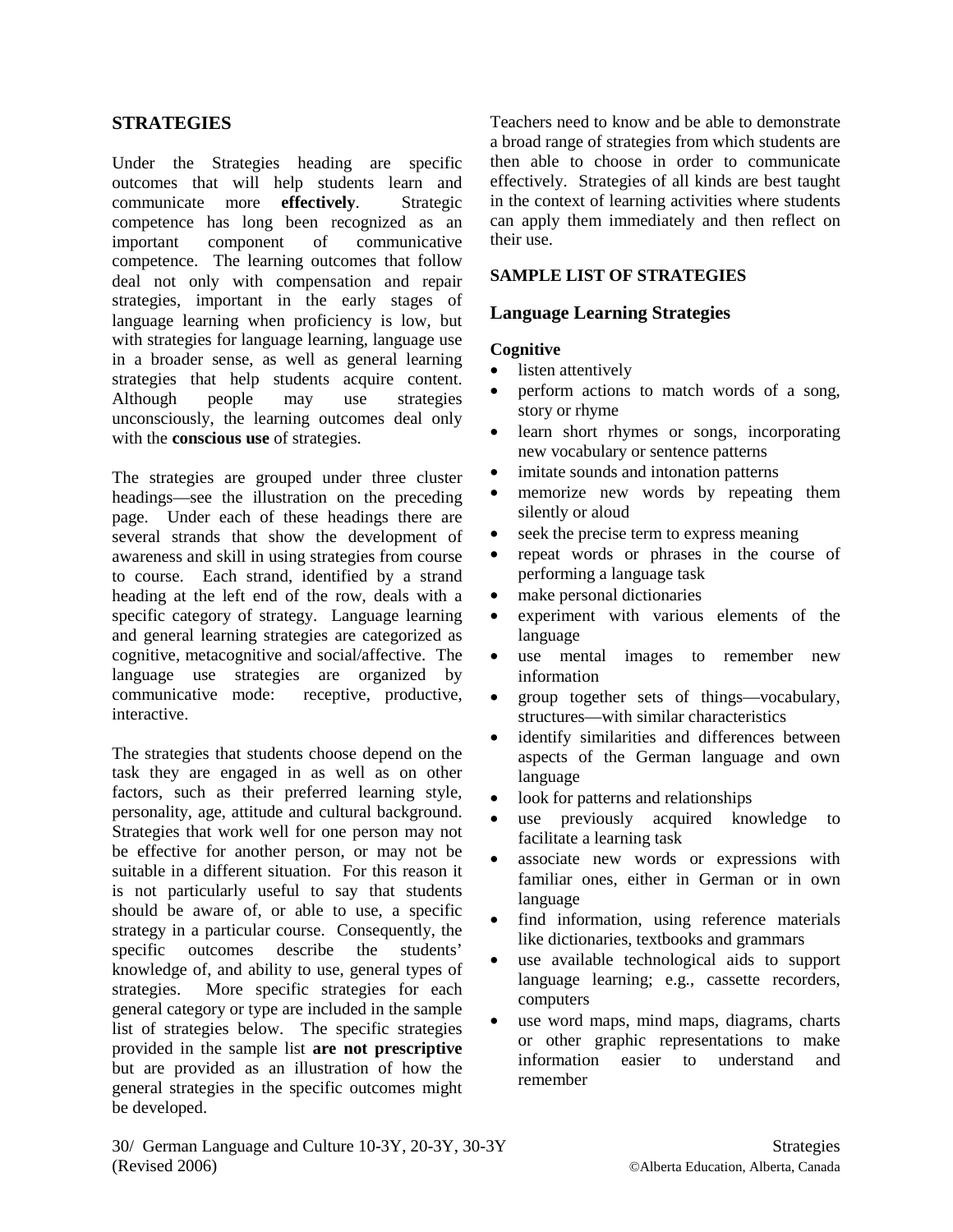- place new words or expressions in a context to make them easier to remember
- use induction to generate rules governing language use
- seek opportunities outside of class to practise and observe
- perceive and note down unknown words and expressions, noting also their context and function

#### **Metacognitive**

- check copied writing for accuracy
- make choices about how you learn
- rehearse or role-play language
- decide in advance to attend to the learning task
- reflect on learning tasks with the guidance of the teacher
- make a plan in advance about how to approach a language learning task
- reflect on the listening, reading and writing process
- decide in advance to attend to specific aspects of input
- listen or read for key words
- evaluate own performance or comprehension at the end of a task
- keep a learning log
- experience various methods of language acquisition, and identify one or more considered to be particularly useful personally
- be aware of the potential of learning through direct exposure to the language
- know how strategies may enable coping with texts containing unknown elements
- identify problems that might hinder successful completion of a task, and seek solutions
- monitor own speech and writing to check for persistent errors
- be aware of own strengths and weaknesses, identify own needs and goals, and organize strategies and procedures accordingly

#### **Social/Affective**

- initiate or maintain interaction with others
- participate in shared reading experiences
- seek the assistance of a friend to interpret a text
- reread familiar self-chosen texts to enhance understanding and enjoyment
- work cooperatively with peers in small groups
- understand that making mistakes is a natural part of language learning
- experiment with various forms of expression, and note their acceptance or nonacceptance by more experienced speakers
- participate actively in brainstorming and conferencing as prewriting and postwriting exercises
- use self-talk to feel competent to do the task
- be willing to take risks, and try unfamiliar tasks and approaches
- repeat new words and expressions occurring in own conversations, and make use of these new words and expressions as soon as appropriate
- reduce anxiety by using mental techniques, such as positive self-talk or humour
- work with others to solve problems, and get feedback on tasks
- provide personal motivation by arranging own rewards when successful

## **Language Use Strategies**

#### **Receptive**

- determine the purpose of listening
- assess own information needs before listening, viewing or reading
- prepare questions or a guide to note down information found in the text
- make predictions about what you expect to hear or read based on prior knowledge and personal experience
- listen selectively based on purpose
- listen or look for key words
- use key content words or discourse markers to follow an extended text
- use skimming and scanning to locate key information in texts
- use illustrations to aid reading comprehension
- infer probable meanings of unknown words or expressions from contextual clues
- use knowledge of the sound–symbol system to aid reading comprehension
- reread several times to understand complex ideas
- observe gestures, intonation and visual supports to aid comprehension
- summarize information gathered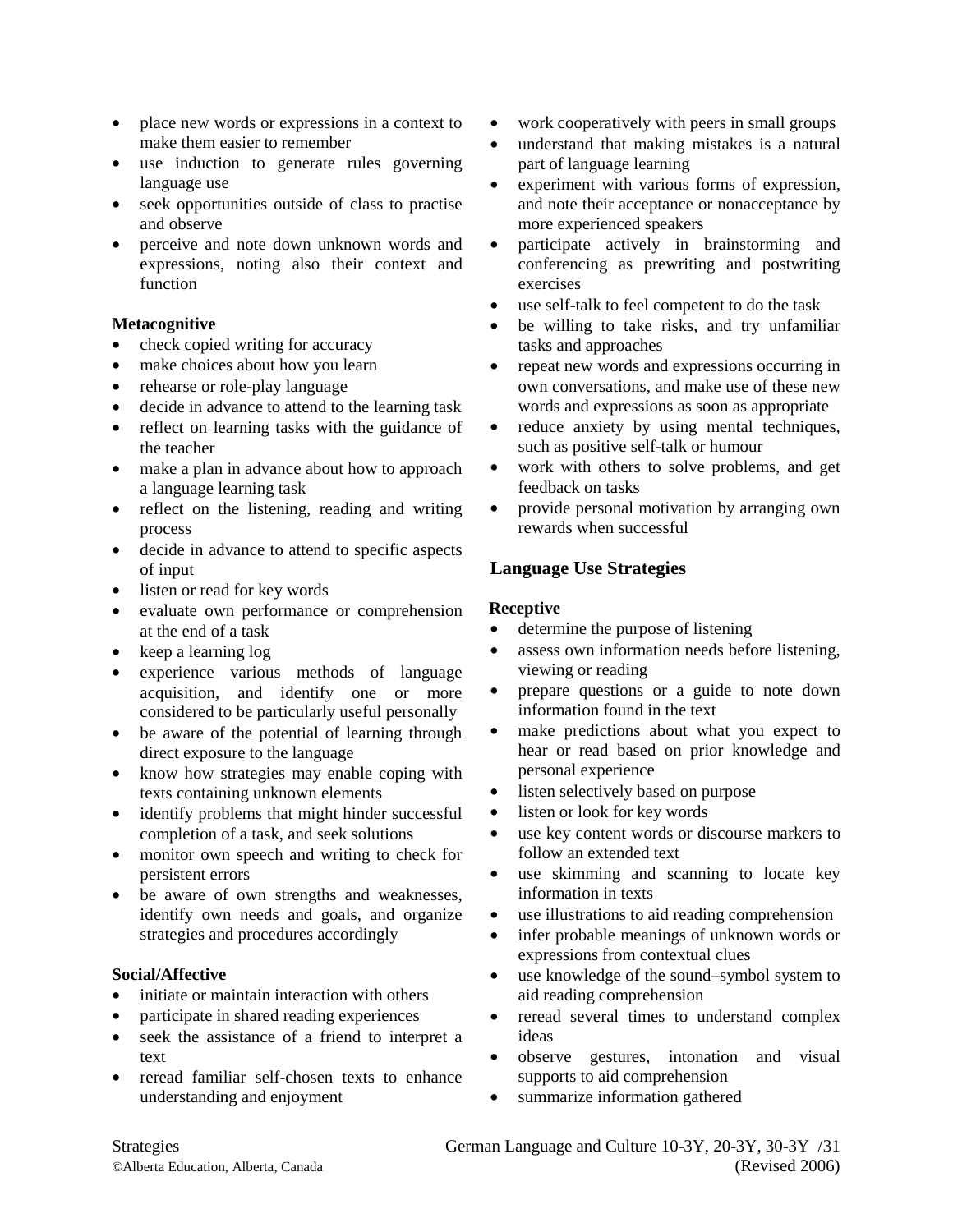make connections between texts on the one hand and prior knowledge and personal experience on the other

#### **Productive**

- mimic what the teacher says
- use nonverbal means to communicate
- copy what others say or write
- use words visible in the immediate environment
- be aware of and use the steps of the writing process: prewriting (gathering ideas, planning the text, researching, organizing the text), writing, revision (rereading, moving pieces of text, rewriting pieces of text), correction (grammar, spelling, punctuation), publication (reprinting, adding illustrations, binding)
- use various techniques to explore ideas at the planning stage, such as brainstorming or keeping a notebook or log of ideas
- use familiar repetitive patterns from stories, songs, rhymes or media
- use illustrations to provide detail when producing own texts
- use familiar sentence patterns to form new sentences
- take notes when reading or listening to assist in producing own text
- compensate for avoiding difficult structures by rephrasing
- use resources to increase vocabulary
- use descriptions, explanations or various words and phrases to compensate for lack of specific terms (circumlocution)
- use a variety of resources to correct texts; e.g., personal and commercial dictionaries, checklists, grammars
- apply grammar rules to improve accuracy at the correction stage
- revise and correct final version of text

#### **Interactive**

- indicate lack of understanding verbally or nonverbally; e.g., *Entschuldigung, Wie bitte?, Das habe ich nicht verstanden*, raised eyebrows, blank look
- interpret and use a variety of nonverbal cues to communicate; e.g., mime, pointing, gestures, drawing pictures
- ask for clarification or repetition when you do not understand; e.g., *Was meinen Sie damit?, Wiederholen Sie, bitte!*
- ask for confirmation that a form used is correct; e.g., *Kann man das sagen?, Wie heißt das auf Deutsch?*
- use other speakers' words in subsequent conversations
- use descriptions, explanations or various words and phrases to compensate for lack of specific terms (circumlocution)
- assess feedback from a conversation partner to recognize if a message has been understood
- start again, using a different tactic, when communication breaks down
- use fillers, hesitation devices and gambits to sustain conversations; e.g., *Na ja, gut, nicht wahr*

## **General Learning Strategies**

#### **Cognitive**

- classify objects and ideas according to their attributes; e.g., red objects and blue objects, or animals that eat meat and animals that eat plants
- use models
- connect what is already known with what is being learned
- experiment with and concentrate on one thing at a time
- focus on and complete learning tasks
- record key words and concepts in abbreviated form—verbal, graphic or numerical—to assist with performance of a learning task
- use mental images to remember new information
- distinguish between fact and opinion when using a variety of sources of information
- formulate key questions to guide research
- make inferences, and identify and justify the evidence on which these inferences are based
- use word maps, mind maps, diagrams, charts or other graphic representations to make information easier to understand and remember
- seek information through a network of sources, including libraries, the Internet, individuals and agencies
- use previously acquired knowledge or skills to assist with a new learning task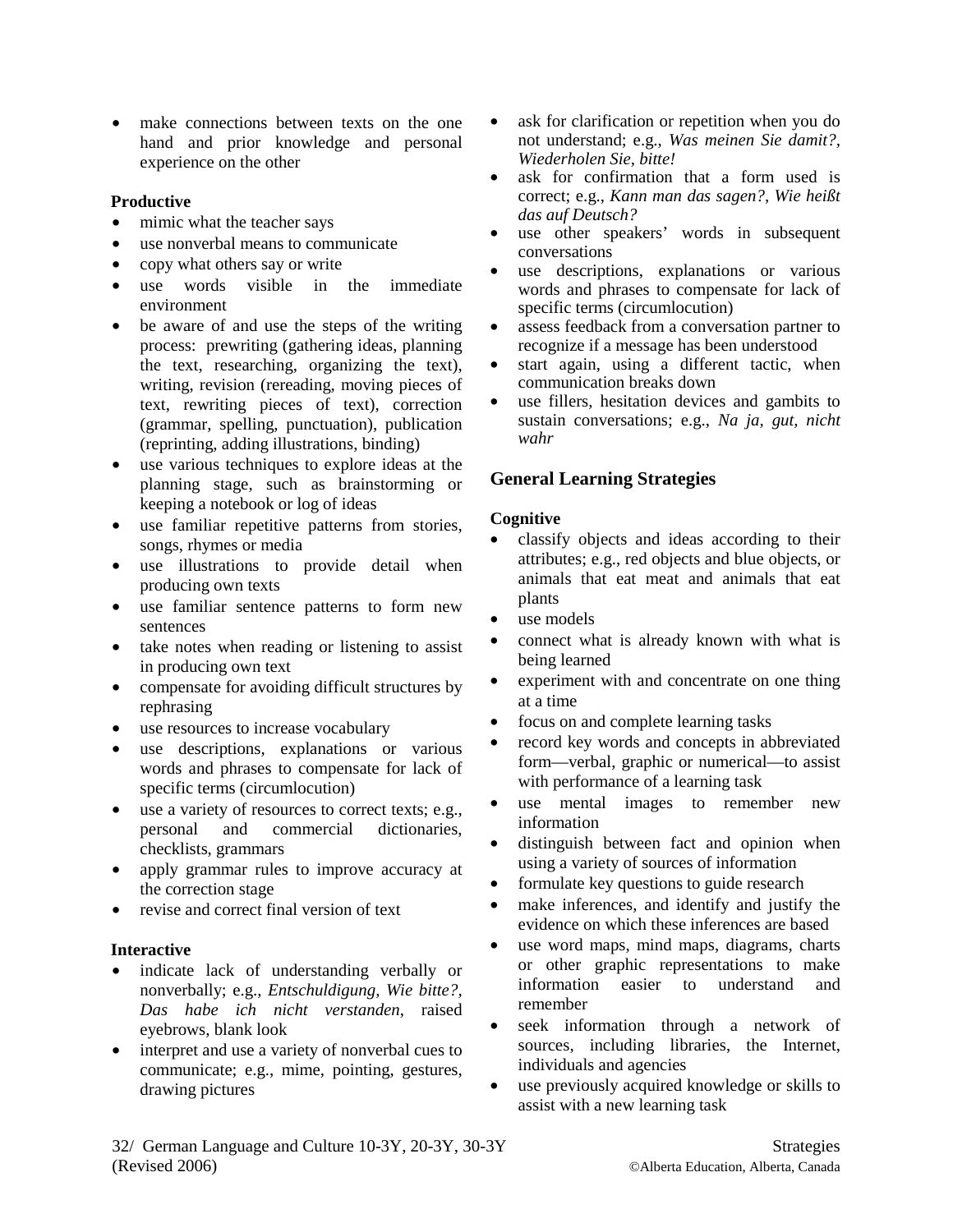#### **Metacognitive**

- reflect on learning tasks with the guidance of the teacher
- choose from various study techniques
- discover how own efforts can affect learning
- reflect upon own thinking processes and how you learn
- decide in advance to attend to the learning task
- divide an overall learning task into a number of subtasks
- make a plan in advance about how to approach a task
- identify own needs and interests
- manage own physical working environment
- keep a learning journal, such as a diary or a log
- develop criteria for evaluating own work
- work with others to monitor own learning
- take responsibility for planning, monitoring and evaluating learning experiences

#### **Social/Affective**

- watch others' actions and copy them
- seek help from others
- follow own natural curiosity and intrinsic motivation to learn
- participate in cooperative group learning tasks
- choose learning activities that enhance understanding and enjoyment
- be encouraged to try, even though mistakes may be made
- take part in group decision-making processes
- use support strategies to help peers persevere at learning tasks; e.g., offer encouragement, praise, ideas
- take part in group problem-solving processes
- use self-talk to feel competent to do the task
- be willing to take risks, and try unfamiliar tasks and approaches
- monitor own level of anxiety about learning tasks, and take measures to lower it if necessary; e.g., deep breathing, laughter
- use social interaction skills to enhance group learning activities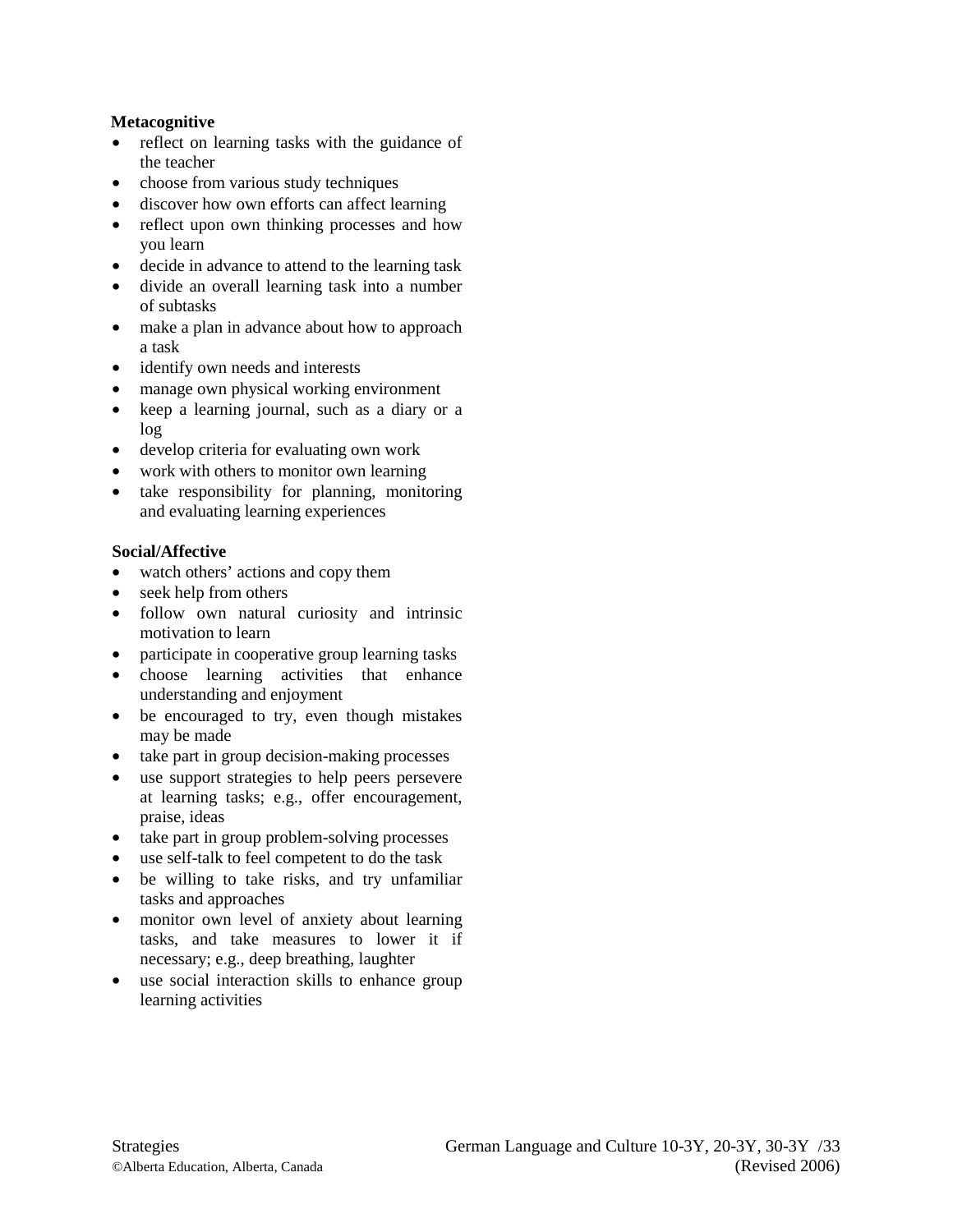## **General Outcome for Strategies**

Students will know and use various strategies to maximize the **effectiveness** of learning and communication.

## **S–1 language learning**

|                      | <b>German Language and</b><br><b>Culture 10-3Y</b>                                                                                                                                                                                                               | <b>German Language and</b><br><b>Culture 20-3Y</b>                                                                                                                                                                                                                 | <b>German Language and</b><br>Culture 30-3Y                                                                                                                                                       |
|----------------------|------------------------------------------------------------------------------------------------------------------------------------------------------------------------------------------------------------------------------------------------------------------|--------------------------------------------------------------------------------------------------------------------------------------------------------------------------------------------------------------------------------------------------------------------|---------------------------------------------------------------------------------------------------------------------------------------------------------------------------------------------------|
|                      | Students will be able to:                                                                                                                                                                                                                                        |                                                                                                                                                                                                                                                                    |                                                                                                                                                                                                   |
| $S-1.1$<br>cognitive | a. use simple cognitive<br>strategies, with guidance, to<br>enhance language learning;<br>e.g., memorize new words by<br>repeating them silently or<br>aloud, make personal<br>dictionaries, identify and use<br>cognates                                        | a. identify and use a variety of<br>cognitive strategies to<br>enhance language learning;<br>e.g., identify patterns for<br>noun endings, such as -ung,<br>find and apply information<br>using reference materials like<br>dictionaries, textbooks and<br>grammars | a. select and use a variety of<br>cognitive strategies to<br>enhance language learning;<br>e.g., seek the precise term,<br>look for patterns and<br>relationships                                 |
| metacognitive        | a. use simple metacognitive<br>strategies, with guidance, to<br>enhance language learning;<br>e.g., identify own strengths<br>and needs, check copied<br>writing for accuracy, listen or<br>read for key words to derive<br>general meaning                      | a. identify and use a variety of<br>metacognitive strategies to<br>enhance language learning;<br>e.g., reflect on the listening,<br>reading and writing process,<br>plan in advance how to<br>approach a task                                                      | a. select and use a variety of<br>metacognitive strategies to<br>enhance language learning;<br>e.g., monitor speech and<br>writing to check for<br>persistent errors, evaluate<br>own performance |
| social/affective     | a. use simple social and<br>affective strategies, with<br>guidance, to enhance<br>language learning; e.g., work<br>cooperatively with peers in<br>small groups, seek<br>assistance, understand that<br>making mistakes is a natural<br>part of language learning | a. identify and use a variety of<br>social and affective strategies<br>to enhance language<br>learning; e.g., be willing to<br>take risks, try unfamiliar<br>tasks and approaches, work<br>with others to solve<br>problems, get feedback on<br>tasks              | a. select and use a variety of<br>social and affective strategies<br>to enhance language<br>learning; e.g., brainstorm,<br>experiment with various<br>forms of expression                         |

## **Further examples of language learning strategies are available on pages 30 and 31.**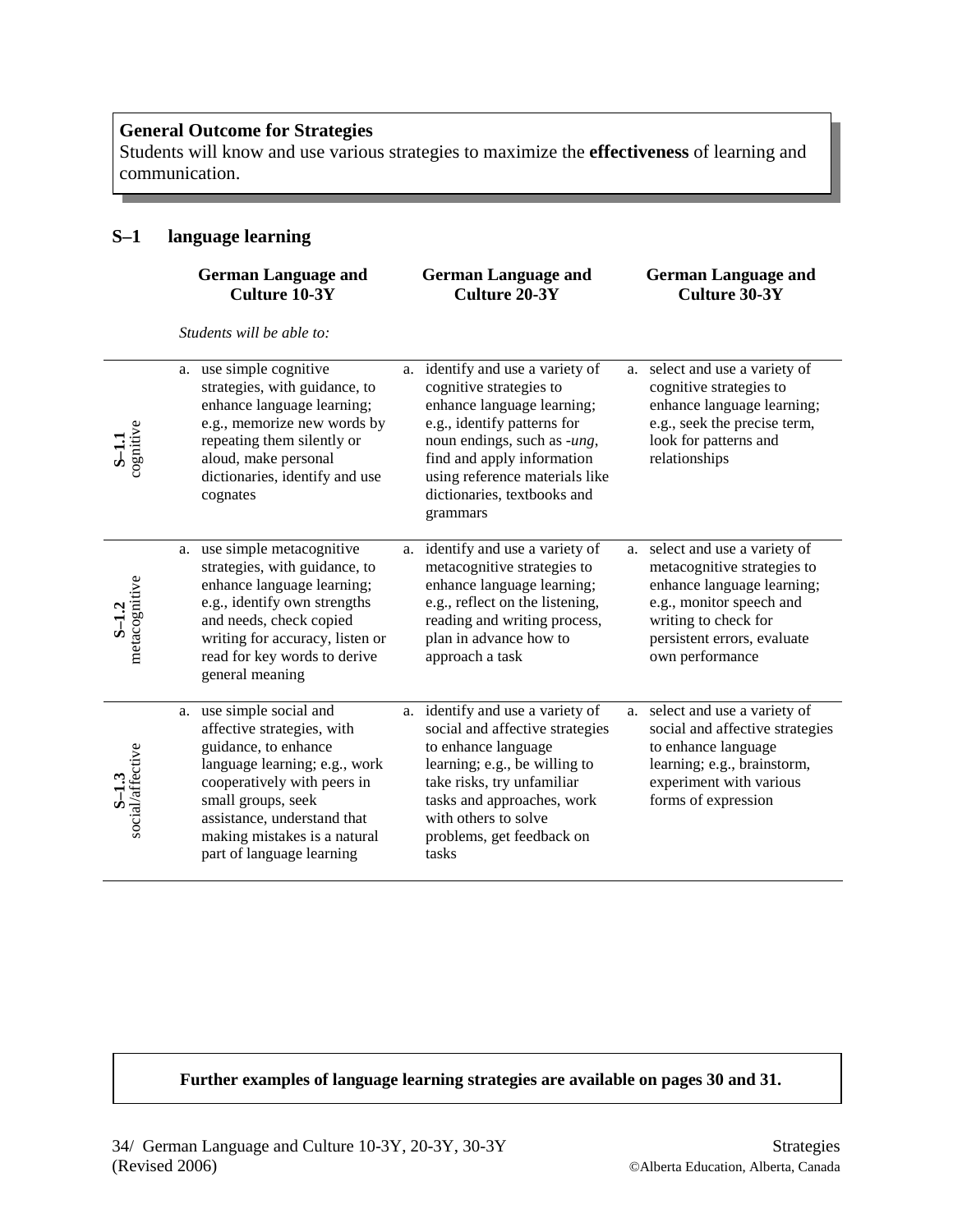## **General Outcome for Strategies**

Students will know and use various strategies to maximize the **effectiveness** of learning and communication.

## **S–2 language use**

|                      | <b>German Language and</b><br><b>Culture 10-3Y</b>                                                                                                                                                     | <b>German Language and</b><br><b>Culture 20-3Y</b>                                                                                                                                   | <b>German Language and</b><br><b>Culture 30-3Y</b>                                                                                                                                    |
|----------------------|--------------------------------------------------------------------------------------------------------------------------------------------------------------------------------------------------------|--------------------------------------------------------------------------------------------------------------------------------------------------------------------------------------|---------------------------------------------------------------------------------------------------------------------------------------------------------------------------------------|
|                      | Students will be able to:                                                                                                                                                                              |                                                                                                                                                                                      |                                                                                                                                                                                       |
| $S-2.1$<br>receptive | a. use simple reading and<br>listening strategies, with<br>guidance, to aid<br>comprehension; e.g.,<br>illustrations, familiar words                                                                   | identify and use a variety of<br>a.<br>reading and listening<br>strategies to aid<br>comprehension; e.g., make<br>inferences based on prior<br>knowledge and experiences             | a. select and use a variety of<br>reading and listening<br>strategies to aid<br>comprehension; e.g., use<br>skimming and/or scanning to<br>locate key information                     |
| productive           | a. use simple speaking and<br>writing strategies, with<br>guidance; e.g., experiment<br>with familiar words and<br>structures to express own<br>meaning                                                | identify and use a variety of<br>a.<br>speaking and writing<br>strategies; e.g., compensate<br>for difficult structures by<br>rephrasing, apply grammar<br>rules to improve accuracy | a. select and use a variety of<br>speaking and writing<br>strategies; e.g., use a variety<br>of resources to correct texts,<br>experiment with multiple<br>ways of expressing meaning |
| interactive          | a. use simple interactive<br>strategies, with guidance;<br>e.g., indicate lack of<br>understanding verbally or<br>nonverbally, use different<br>words to start again when<br>communication breaks down | a. identify and use a variety of<br>interactive strategies; e.g.,<br>ask for clarification or<br>repetition, ask for<br>confirmation that a form<br>used is correct                  | a. select and use a variety of<br>interactive strategies; e.g.,<br>use other speakers' words in<br>subsequent conversations                                                           |

## **Further examples of language use strategies are available on pages 31 and 32.**